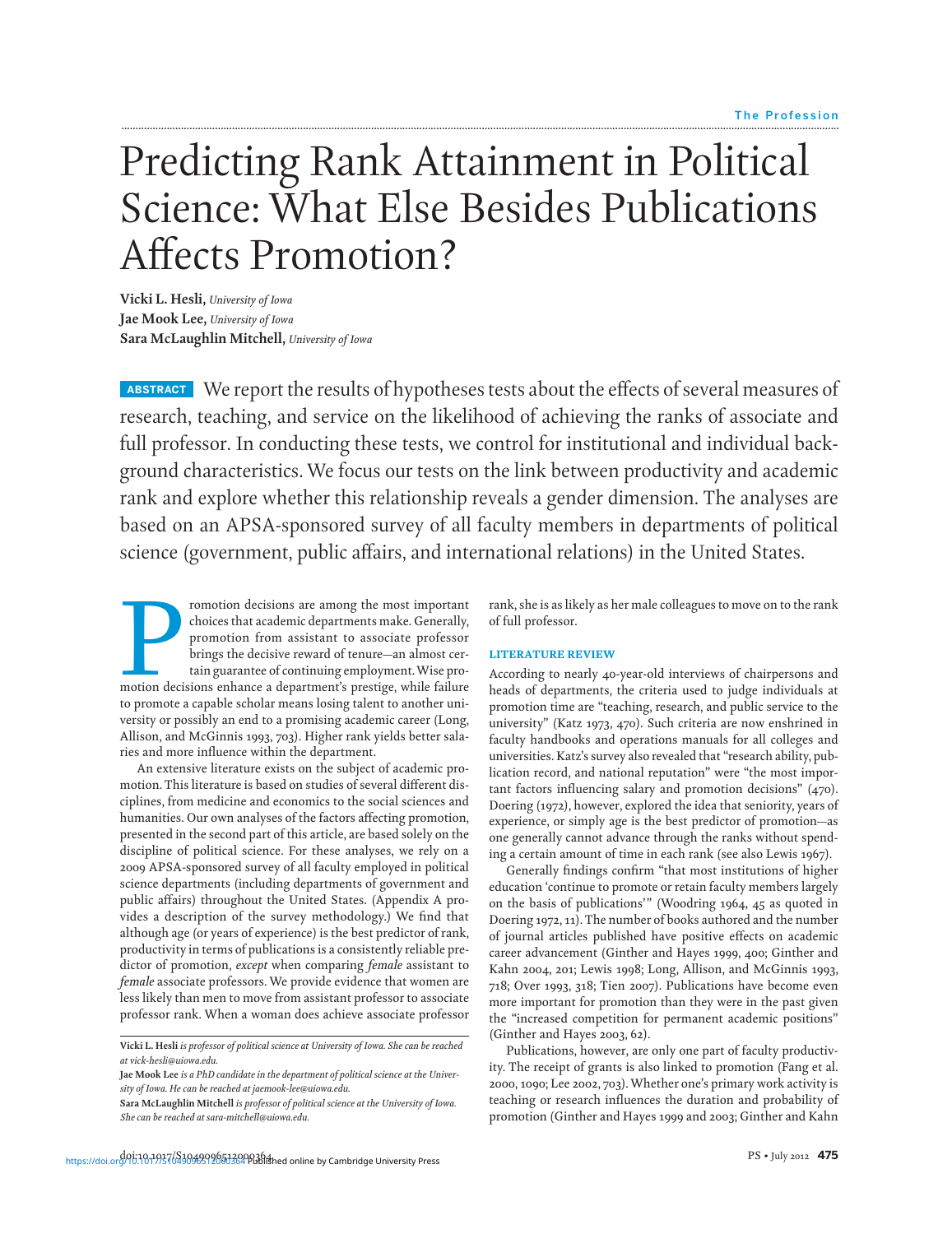2004). Committee service is also an important variable in explaining rank (Katz 1973, 476; Lee 2002, 703).

The type of institution where the faculty member is employed may also affect promotion (Lee 2002, 704). Indeed, Ornstein, Stewart, and Drakich (2007, 19) find that "institutional differences in [median time to promotion] are greater than disciplinary differences and much greater than the effect of gender."<sup>1</sup> Rothgeb and Burger (2009) compare US political science departments and find differences between BA and PhD departments in the general standards and procedures used when evaluating tenure. Other work indicates that the likelihood of promotion varies between public and private institutions (Fang et al. 2000, 1087; Ginther and Hayes 1999, 400; Ginther and Hayes 2003, 50; Perna 2005, 284;Tien 2007). Long, Allison, and McGinnis (1993) find that the more prestigious the department of current employment, the lower the odds of promotion, although the effects may be different for women and men (719; see also Ginther and Kahn 2004, 202; Long, Allison, and McGinnis 1993, 797; McDowell and Smith 1992, 78; Morrison, Rudd, and Nerad 2011, 545). Ginther and Kahn (2004, 201) also report that the prestige or tier (rank) of the PhD-granting institution can influence the probability of promotion, as may time-to-degree and the field or area of study (see also Lee 2002, 307; Long, Allison, and McGinnis 1993, 713–714, 719; Morrison et al. 2011, 545; Over 1993, 318).

of Earned Doctorates," 40% of doctoral degrees earned in political science in 2009 went to women.7 According to APSA data, the percentage of women among all political science faculty members in the United States in 2009 was 28%. The percentage of female political scientists by academic rank for 2009 was 39% for assistant professors, 30% for associate professors and 19% for full professors. So it appears that at the entry level, women are receiving academic appointments at the same rate as men, but they are not moving up the academic ranks at the same rate as male faculty.8

In the 1970s and 1980s, an argument was made that not enough PhDs had yet been granted to women, thus the available pool of qualified female candidates was small, and the number of female tenured faculty simply reflected the smaller available pool. Such an argument is now less convincing given that the proportion of political science doctorate degreesawarded towomen hasincreased from 23% during 1981–85, to 27% between 1986 and 1990, to 30% between 1991 and 1995, to 35% between 1996 and 2000, and to 39% between 2001 and 2005.9 Enough time has passed for more women to have matriculated to full professor. Therefore, the numbers do lead to questions about what is happening to the women.

Numerous studies show that female academics are less likely to be promoted (or take longer to be promoted) than male academics (Allen and Castleman 2001; Fang et al. 2000; Farber 1977, 204; Ginther and Hayes 1999, 400; Ginther and Hayes 2003, 50;

*Social capital theories argue that the resources needed to obtain tenure and promotion, such as "information and knowledge about institutional norms, expectations, and opportunities; access to and influence on key decision makers; certification and endorsement of an individual's qualifications; and emotional support and recognition" are less available to women than to men because women lack access to the collegial and social networks that convey critical job-related knowledge.*

In addition to efforts to link productivity, other career information, and institutional characteristics to academic rank, a body of research has focused on the question of whether faculty promotion reveals a gender dimension. Studies have also attempted to determine whether minorities face greater hurdles than their nonminority counterparts. Fueling these debates is evidence of larger numbers of women and racially diverse undergraduate and graduate student populations, yet the proportion of women and minorities among faculty in higher education has not caught up with these trends at the undergraduate and graduate levels.

As of 2009, 59% of the total postbaccalaureate fall enrollment in degree-granting institutions was female.<sup>2</sup> We compare this to faculty at the same point in time: In fall 2009, 47% of faculty were female.3 Among the total 2009 fall enrollment in degree-granting institutions, 33% were of a nonwhite race or ethnicity.4 For the same year, 18% of college and university faculty were African American, Asian/Pacific Islander, Hispanic, or American Indian/Alaska Native (based on a faculty count that excludes persons whose race/ ethnicity was unknown).5

Looking specifically at political science (and government), 45% of bachelor's degrees conferred by degree-granting institutions in 2008–09 were given to women, and 38.5% of doctoral degrees conferred by degree-granting institutions in 2008–09 were given to women.6 According to the National Science Foundation "Survey

Ginther and Kahn 2004, 200; Johnson and Stafford 1974, 892; Kahn 1993, 1995; Katz 1973, 471; Krefting 2003; Long, Allison, and McGinnis 1993; Long and Fox 1995; McDowell, Singell, and Ziliak 1999a, 1999b; McDowell and Smith 1992, 78; Morrison, Rudd, and Nerad 2011; National Science Foundation 2004; Ornstein, Stewart, and Drakich 2007, 15; Perna 2001, 2005; Roos and Gatta 2009; Rudd et al. 2008; Sax et al. 2002; Stewart, Ornstein, and Drakich 2009; Tien 2007, 113; Toutkoushian 1999; Ward 2001).<sup>10</sup> These findings are well-established, although Jackson and O'Callaghan (2009, 472) argue against the majority in saying that in one-third of the studies that found gender disparities in position attainment and promotion, the differences could be attributed to differences other than gender (i.e., "cohort affect" noted by Morgan 1998). Fewer studies have linked race or ethnicity to a lower probability of promotion, although some studies have done so (Fang et al. 2000, 1090; Ginther and Hayes 2003, 50; Ginther and Kahn 2004, 206; Long and Fox 1995; Toutkoushian 1999). Data from the 1990s reveal that both women and minorities were less likely to be employed in prestigious research universities (Long and Fox 1995, 51).

### THEORETICAL PERSPECTIVES

According to normative theory, "universalism" should characterize science. Universalism requires that the scientific communities' assessment of any contribution to scientific knowledge be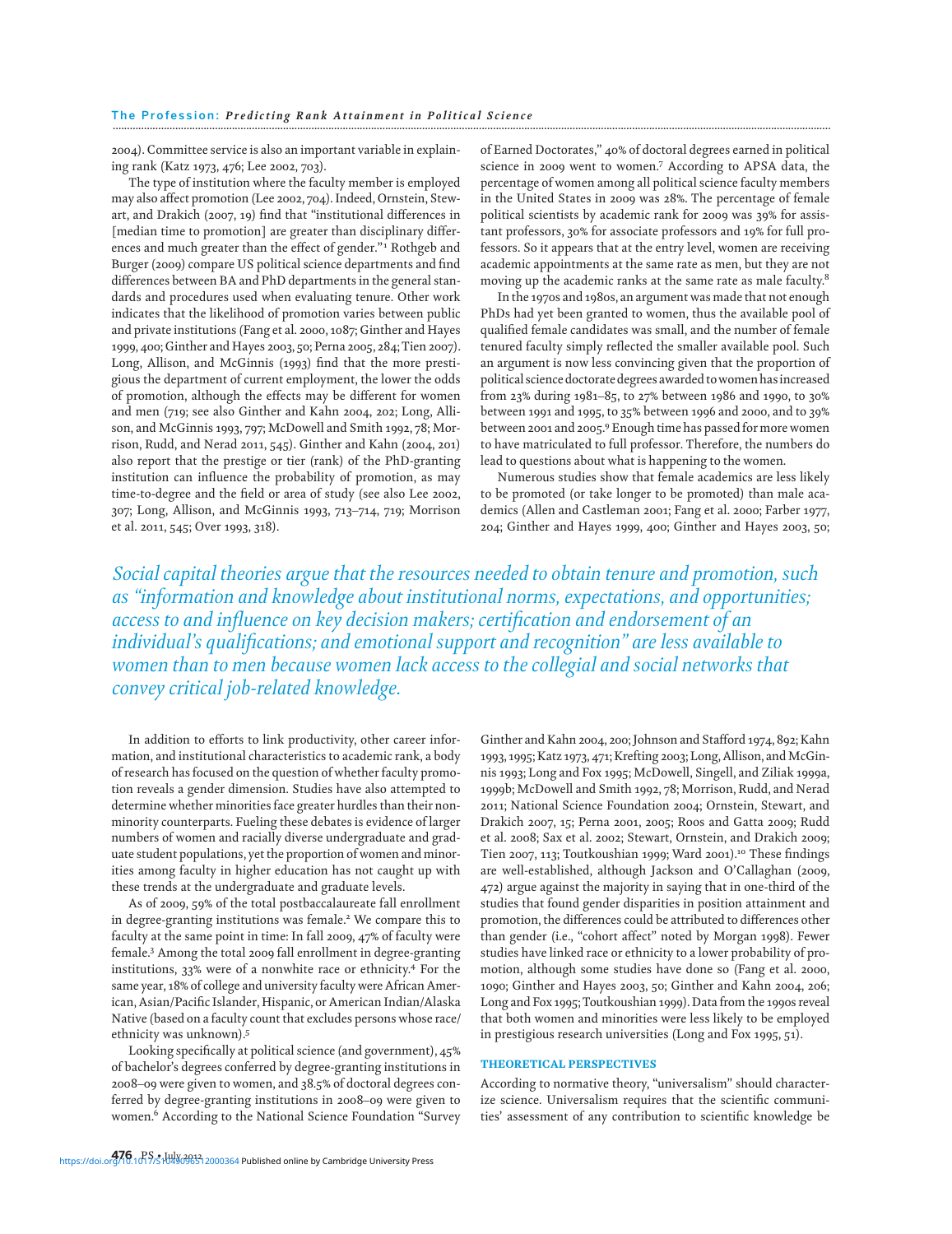based on "pre-established impersonal criteria" (Merton [1942] 1973, 270 as described in Long and Fox 1995). "Particularism, in contrast, involves the use of functionally irrelevant characteristics, such as sex and race, as a basis for making claims and gaining rewards in science" (Long and Fox 1995, 46). The question is whether the underrepresentation of women and minorities in the higher academic ranks of US college and university faculty (as described in the above literature review) is the result of universalistic or particularistic criteria.

A variety of theoretical perspectives have attempted to account for different levels of career attainment for women as compared with men. Social capital theories argue that the resources needed to obtain tenure and promotion, such as "information and knowledge about institutional norms, expectations, and opportunities; access to and influence on key decision makers; certification and endorsement of an individual's qualifications; and emotional support and recognition" are less available to women than to men because women lack access to the collegial and social networks that convey critical job-related knowledge (Lin 2001 as quoted in Perna 2005, 280. See also Milem et al. 2001; O'Leary and Mitchell 1990; Tierney and Bensimon 1996; Yoder 1985). Networks are important at tenure time because they can result in more adulatory outside reference letters.

hood of achieving tenure (Kulis and Sicotte 2002; Morrison, Rudd, and Nerad 2011; Rudd et al. 2008). Being married (with or without children) may affect the likelihood of being promoted (Long 2001; Long, Allison, and McGinnis 1993; Perna 2005, 285; Ward 2001, 286), although the effect is likely to be different for men and women (Ginther and Hayes 1999; Kulis and Sicotte 2002; Morrison, Rudd, and Nerad 2011;Wolfinger, Mason, and Goulden 2008). The repercussions of the effects of marriage and children are revealed in 2004 statistics from the National Study of Postsecondary Faculty that show that female faculty members are less likely to be married and much less likely to be both married and have children than their male counterparts.12

Critics of social/human capital and life cycle theories argue that these do not adequately explain the lower returns on investment for women and minorities and the segregation of women into lower status occupations (England et al. 1988). Dual or split labor market theories advanced by Feagin and Feagin (1986) argue that institutional barriers that were constructed historically to exclude women and minorities from core or primary sector employment have persisted even after social changes have rendered these barriers illegal (Lee 2002, 697). Conflict theories assume that "dominant groups use their monopoly over resources to maintain their privileges" (Reskin 2003, 2).

*Given that figures from the APSA, the National Science Foundation, and the US Department of Education all reveal the underrepresentation of women in higher academic ranks of political science, the Committee on the Status of Women within the APSA felt a responsibility to check whether the norms of universalism or particularism were operating in the process of rank attainment within our discipline.*

**.............................................................................................................................................................................................................................................................**

Other theories explain differential career progress by focusing on life cycle differences in labor force participation between men and women. A woman who is out of the labor force because of family responsibilities is not acquiring needed human capital (Becker 1993; Farber 1977; Johnson and Stafford 1974; Mincer and Polachek 1974; Zuckerman 1987). Noting additionally that women work fewer hours per year than men when they do work, the effect is that women accumulate fewer years of work experience (Johnson and Stafford 1974, 892). Family responsibilities may cause women to pursue different types of jobs (for example, parttime work) or less demanding work (Becker 1985), and the stress of childcare and household responsibilities may be greater for women than for men (Dey 1994). Women may also be less mobile than men (Rosenfeld and Jones 1987).<sup>11</sup>

Morrison, Rudd, and Nerad (2011, 526) observe that because of the need to earn tenure within a set time, "academic careers may be exceptionally demanding during the family formation phase of life" (Acker and Armenti, 2004; Jacobs 2004; Jacobs and Winslow 2004a, 2004b; Over 1993, 318). Researchers have noted that for men, having children has a positive effect on promotion, although for women, children have a negative effect on promotion (Ginther and Hayes 2003, 63–66; Ginther and Kahn 2004; Long, Allison, and McGinnis 1993; Mason and Goulden 2002, 2004; Perna 2005; Ward and Wolf-Wendel 2004). Other studies, however, do not find an independent effect of parenting on the likeli-

More subtle cognitive processes may also operate to favor in-groups and disfavor out-groups (Tajfel and Turner 1986). Rather than experiencing overt discrimination in the workplace, outgroups encounter "consensual status hierarchies" that operate structurally to produce inequality (DiTomaso et al. 2007, 176). Such processes, which perpetuate inequalities, persist not because of conscious efforts, but because individual actions "are complicit with previously established norms" (Bird and Rhoton 2011, 352, see also Rowe 1990). Social psychologists assert that common stereotypes about gender differences in a larger society (a hierarchy of gender status beliefs) are reproduced within organizations such as universities—and important consequences follow, such as differential access to resources and decisions about competence (Roos and Gatta 2009, 179; for a review see Heilman 2001). Because academic judgments of the quality of a colleague's work are inherently subjective, the tendency of evaluators is to fall back on existing schema, stereotypes, and personal biases (Eveline 2004). Sexism in peer review may be a more overt manifestation of such processes (Wenneras and Wold 1997). Other examples of subtle or unconscious discrimination include encouragement of early promotion for men but not for women, more impressive language used to describe the records of men than for women, and promotion to senior professor largely on the basis of departmental administrative needs for men but not for women (Roos and Gatta 2009, 188).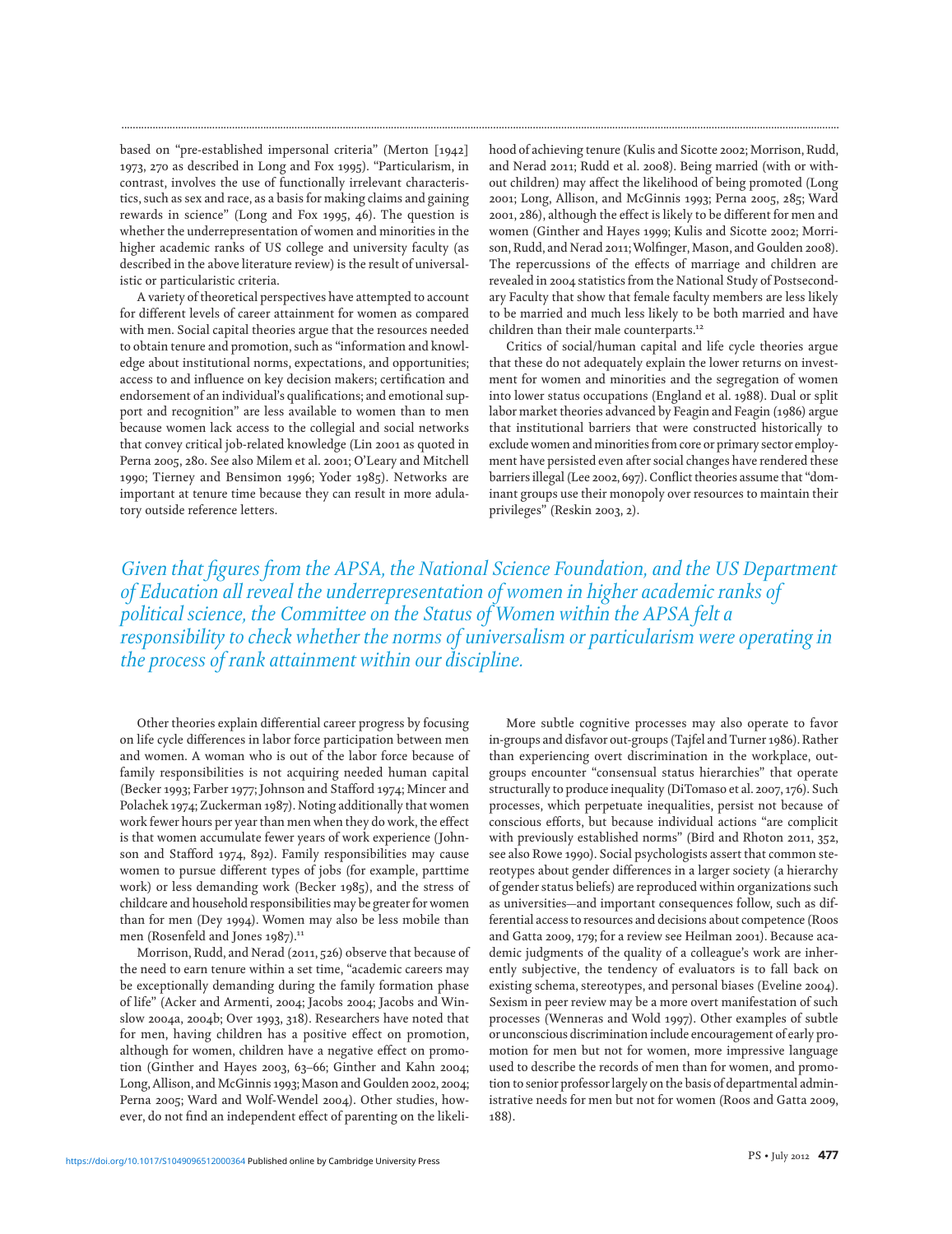### *Table 1A*

# **Descriptive Statistics for Differences in Means across Ranks (among men only and among women only)**

|                                             | <b>MEN</b>       |                  |             | <b>WOMEN</b>     |                  |             |
|---------------------------------------------|------------------|------------------|-------------|------------------|------------------|-------------|
|                                             | <b>Assistant</b> | <b>Associate</b> | <b>Full</b> | <b>Assistant</b> | <b>Associate</b> | <b>Full</b> |
| Research                                    |                  |                  |             |                  |                  |             |
| Total number of publications                | $5.72***$        | 13.57            | 32.39***    | $4.35***$        | 9.78             | 24.85***    |
| Frequency of reviewing books                | $1.95***$        | 3.42             | $4.73***$   | $1.38***$        | 2.91             | $4.18***$   |
| Frequency of reviewing articles             | $8.52***$        | 12.44            | 14.11       | 7.11             | 9.55             | 14.22**     |
| Frequency of serving on an editorial boards | $0.18***$        | 0.71             | $1.66***$   | $0.22***$        | 0.78             | $2.16***$   |
| Number of external grants awarded           | $0.95***$        | 2.16             | $4.58***$   | 1.96             | 2.07             | $4.28***$   |
| Frequency of conference attendance          | 5.58             | 4.84             | $3.83***$   | $5.16***$        | 4.28             | 4.06        |
| Teaching                                    |                  |                  |             |                  |                  |             |
| Number of undergraduate courses             | 4.70             | 4.37             | 4.13        | 4.38             | 4.69             | $3.71***$   |
| Number of graduate courses                  | 0.89             | 1.13             | 0.94        | 1.13             | 0.94             | 1.18        |
| Number of honors thesis supervised          | $0.60***$        | 1.02             | 1.02        | 1.03             | 1.19             | 1.18        |
| Number of independent study supervised      | $1.13***$        | 2.09             | 2.61        | 1.43             | 1.53             | 1.89        |
| Number of senior project supervised         | 1.35             | 1.27             | 1.94        | $1.64*$          | 3.18             | 2.16        |
| Count of overall student advising           | $0.56***$        | 0.74             | 0.77        | $0.49***$        | 0.78             | 0.88        |
| Service                                     |                  |                  |             |                  |                  |             |
| Frequency of chairing committees            | $0.38***$        | 1.10             | $1.57**$    | $0.49***$        | 1.03             | $1.35***$   |
| Frequency of committee membership           | $2.78***$        | 3.64             | $4.14*$     | $2.82***$        | 3.91             | 4.11        |
| Resources                                   |                  |                  |             |                  |                  |             |
| Count of overall resources                  | $3.35***$        | 3.89             | $4.93***$   | $3.74***$        | 4.46             | 4.68        |
| Teaching release                            | $1.34***$        | 3.86             | 4.57        | $2.07***$        | 5.16             | 4.23        |
| Current employment department rank          | 1.59             | 1.58             | 1.76        | 1.87             | $1.45***$        | $2.01***$   |
| Background & demographics                   |                  |                  |             |                  |                  |             |
| Number of years to complete PhD             | 6.42             | 6.29             | $5.90*$     | 6.92             | 6.31             | 5.80        |
| PhD program rank                            | 3.59             | 3.79             | $4.00*$     | 3.77             | 3.74             | $4.09*$     |
| Number of years in current position         | $3.30***$        | 11.34            | 21.09***    | $3.33***$        | 9.93             | $18.67***$  |
| Age                                         | 37.87***         | 47.18            | 57.57***    | $37.27***$       | 44.78            | 55.16***    |
| Number of children                          | $0.99***$        | 1.49             | 1.69        | $0.73***$        | 1.19             | 1.39        |

Asterisks in the assistant professor column indicate a significant difference between mean for the assistant professors compared with the associate professors (within gender). Asterisks in the full professor column indicate a significant difference between mean for the full professors compared with the associate professors (within gender).

### THE DATA, ANALYSES, AND FINDINGS

Given that figures from the APSA, the National Science Foundation, and the US Department of Education all reveal the underrepresentation of women in higher academic ranks of political science, the Committee on the Status ofWomen within the APSA felt a responsibility to check whether the norms of universalism or particularism were operating in the process of rank attainment within our discipline.The committee approached the APSA Council, and the council allocated funds for a survey of all faculty members in departments of political science (and departments of government, public affairs, and international relations) in the United States.We base our analyses on the responses to this survey.

The dependent variable is academic rank. Academic rank has three categories: assistant professor, associate professor, and full professor. We are excluding from these analyses faculty with another rank (e.g., lecturer, instructor) and we selected only those respondents who were in a tenure-track position, which represents the lion's share of respondents (92%).<sup>13</sup> Across the entire set of 1,399 respondents to the 2009 APSA survey of political science faculty, 28.3% were assistant professors, 25.5% were associate professors, and 37.2% were full professors.14 For more information on the representativeness of respondents in relation to the target population, see appendix A.

### Bivariate Analyses

The hypotheses that we tested emerge from the literature review above. For example, we expect that a larger number of publications will be associated with a greater likelihood of being at a higher rank. We consider several different measures of research, teaching, and service. We also look at a variety of characteristics of one's current job—as well as background characteristics, such as where one received his or her PhD. Tables 1A and 1B show the predictor variables that we explored.

The first row of table 1A shows the mean for total publications for the different ranks with men and women listed separately. The asterisks in table 1A reveal when the differences in means across ranks are statistically significant. Our measure of total productivity counts the number of articles, monographs, chapters, and edited books published to date in one's career. (Appendix B provides coding information for all variables.) The average on the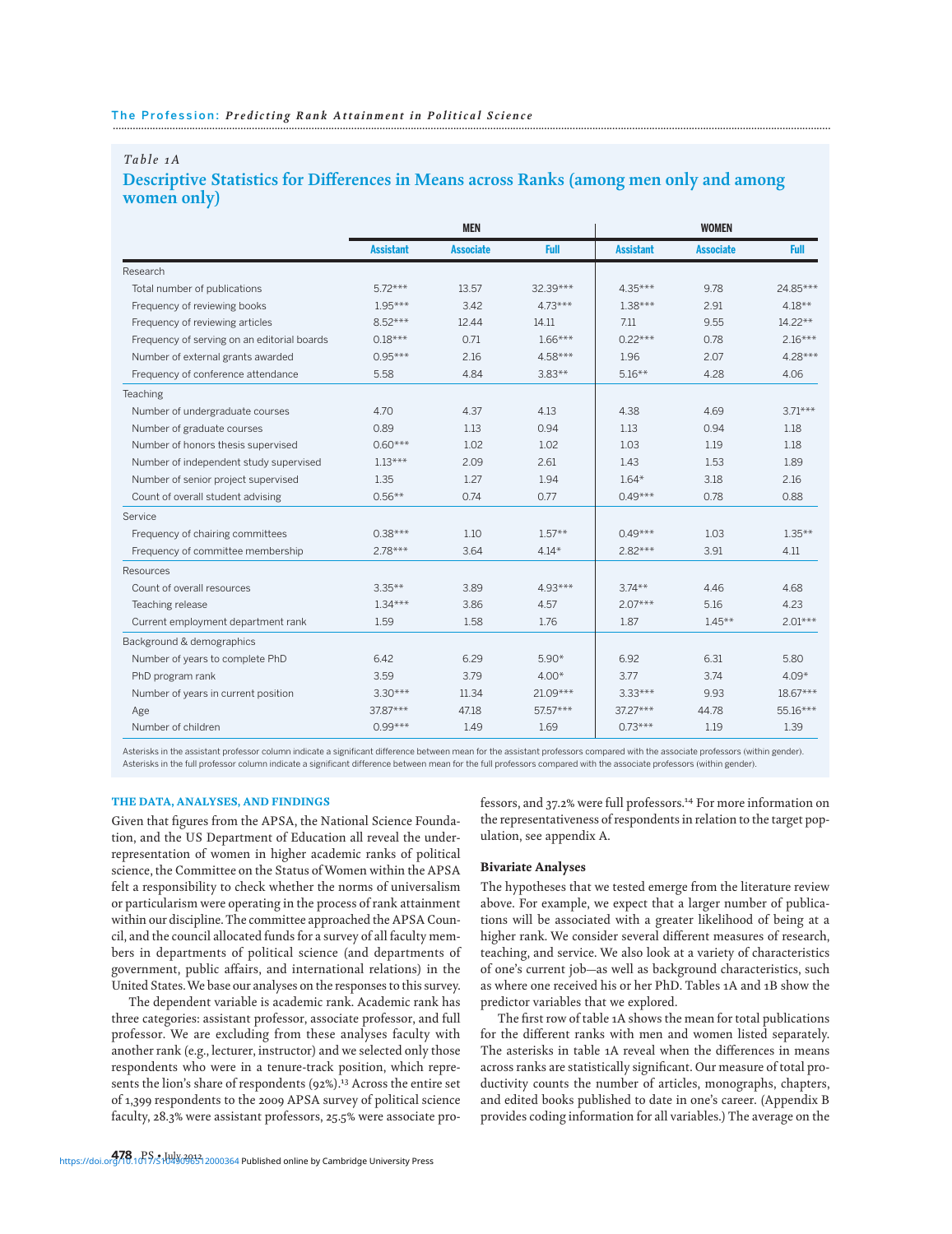# *Table 1B* **Percentage Differences across Ranks (among men and women separately)**

|                                             | <b>MEN</b>       |                  |          |                  | <b>WOMEN</b>     |             |
|---------------------------------------------|------------------|------------------|----------|------------------|------------------|-------------|
|                                             | <b>Assistant</b> | <b>Associate</b> | Full     | <b>Assistant</b> | <b>Associate</b> | <b>Full</b> |
| Research                                    |                  |                  |          |                  |                  |             |
| Co-authorship                               | 36.7%            | 34.5%            | 35.5%    | 35.8%            | 32.1%            | 32.6%       |
| Characteristics of current employment       |                  |                  |          |                  |                  |             |
| Joint appointment                           | 4.7%             | 8.9%             | 14.7%*   | 13.7%            | 12.5%            | 18.5%       |
| Currently employed in a PhD program         | 31.4%            | 34.3%            | 34.9%    | 38.8%**          | 25.0%            | 48.4%***    |
| Currently employed in a MA program          | 19.2%            | 23.5%            | 16.9%    | 22.3%            | 18.8%            | 19.4%       |
| Currently employed at a private institution | 32.0%            | 38.7%            | 43.3%    | 40.3%            | 46.3%            | 34.4%       |
| American subfield                           | 37.2%            | 35.8%            | 42.5%    | 36.0%            | 35.0%            | 30.1%       |
| Comparative subfield                        | 12.2%            | 14.7%            | 16.6%    | 27.3%            | 30.0%            | 17.2%**     |
| IR subfield                                 | 20.3%            | 20.1%            | 14.0%    | 12.2%            | 12.5%            | 16.1%       |
| Theory subfield                             | 9.9%             | 9.8%             | 8.6%     | 3.6%             | 6.3%             | 5.4%        |
| More than 7 years in the current position   | $2.3\%$ ***      | 64.2%***         | 85%***   | $2.9\%***$       | 65.0%            | 92.5%***    |
| Background & demographics                   |                  |                  |          |                  |                  |             |
| Undergraduate PS major                      | 72.7%            | 77.0%            | 69.3%    | 61.9%            | 65.0%            | 61.3%       |
| Private undergraduate school                | 43.6%            | 48.0%            | 48.8%    | 47.5%***         | 72.5%            | 59.1%*      |
| Minority                                    | 14.7             | 14.6             | 13.6     | 13.8%            | 17.9%            | 14.1%       |
| Married or partnered                        | 77.9%            | 83.2%            | 92.6%*** | 73.9%*           | 83.8%            | 69.6%       |
| Employed partner                            | 43.0%            | 49.0%            | 52.5%    | 58.7%            | 77.5%            | 54.3%***    |
| Citizenship status                          | 94.2%            | 94.1%            | 96.7%    | 89.9%*           | 96.3%            | 100%*       |

**.............................................................................................................................................................................................................................................................**

measure of total productivity for assistant professors is 4.9, for associates it is 11.4, and for full professors it is 28.5. In terms of the individual components of our total productivity scale, assistant professors had published an average of 3.4 articles, associates had published 6.9 articles, and full professors had published 16.2 articles. Assistants had published on average of 0.3 monographs, associates had published 0.73, and full professors had published 2.3.

Women have a lower average number of article publications at every rank.Women also publish fewer monographs and book chapters than men at the associate and full professor levels. At the assistant professor rank, however, women publish more monographs and an equal number of book chapters compared with men.15 For a discussion of reasons behind differential publication rates, see Hesli and Lee (2011).

In terms of other research-related activities, among both men and women, those at higher ranks have more frequently reviewed book and article manuscripts, served on editorial boards, and received external grant awards (table 1A). In contrast, those at higher ranks attend conferences less frequently than those at lower ranks. Teaching loads are similar across ranks: assistants on average teach 4.5 undergraduate courses per year, associates teach 4.4, and full professors teach 4.0 undergraduate courses per year. Table 1A also reveals that one's overall resources tend to increase significantly as one moves up the academic ranks. Notice also that the mean age ranges from 37 to 58 years across the academic ranks.

In table 1B we report percentage differences across ranks for the categorical variables used in our analyses. Note, we do not see significant differences across ranks in the proportion whose work is primarily coauthored. Another interesting finding that corresponds with figures reported by the US Department of Education is that women are less likely to be married than men; this is most dramatically apparent at the level of full professor. Several other interesting contrasts are in tables 1A and 1B, but none of these comparisons includes controls for other relevant factors. Thus, we turn to our multivariate analyses.

### Multivariate Analyses

For multivariate analyses, we use logistic regression models to examine the likelihood of being an associate professor as compared with an assistant professor and then to examine the likelihood of being a full professor as compared with an associate professor—based on demographic, institutional, and professional attributes.16 Because these dependent variables are dichotomous, binary logit regression is used. These models estimate the logodds of the higher rank occurring relative to the lower rank for each of the independent variables after controlling for the other variables in the model.<sup>17</sup>

We tested the models with a reduced sample where we exclude from the analyses respondents who missed an answer to one or more questions (variables) in the model. We also tested the same models using imputed data and holding the number of cases in the analysis constant at 706 for the comparison between assistant and associate professors and at 823 for the comparison between associate and full professors. The purpose of using imputed estimates of missing responses is to increase the number of observations taken into consideration in the analysis. For example, out of 1,399 survey respondents, 141 did not identify the institution from which they received their PhD. A more significant missing value problem arises with the question: "In what year did you obtain your PhD degree?" Two-hundred and seventy-three people either did not answer or made a mistake when typing in a year. We did not feel comfortable simply dropping these 273 people (19.5% of all respondents) from all of our analyses. Therefore, we decided to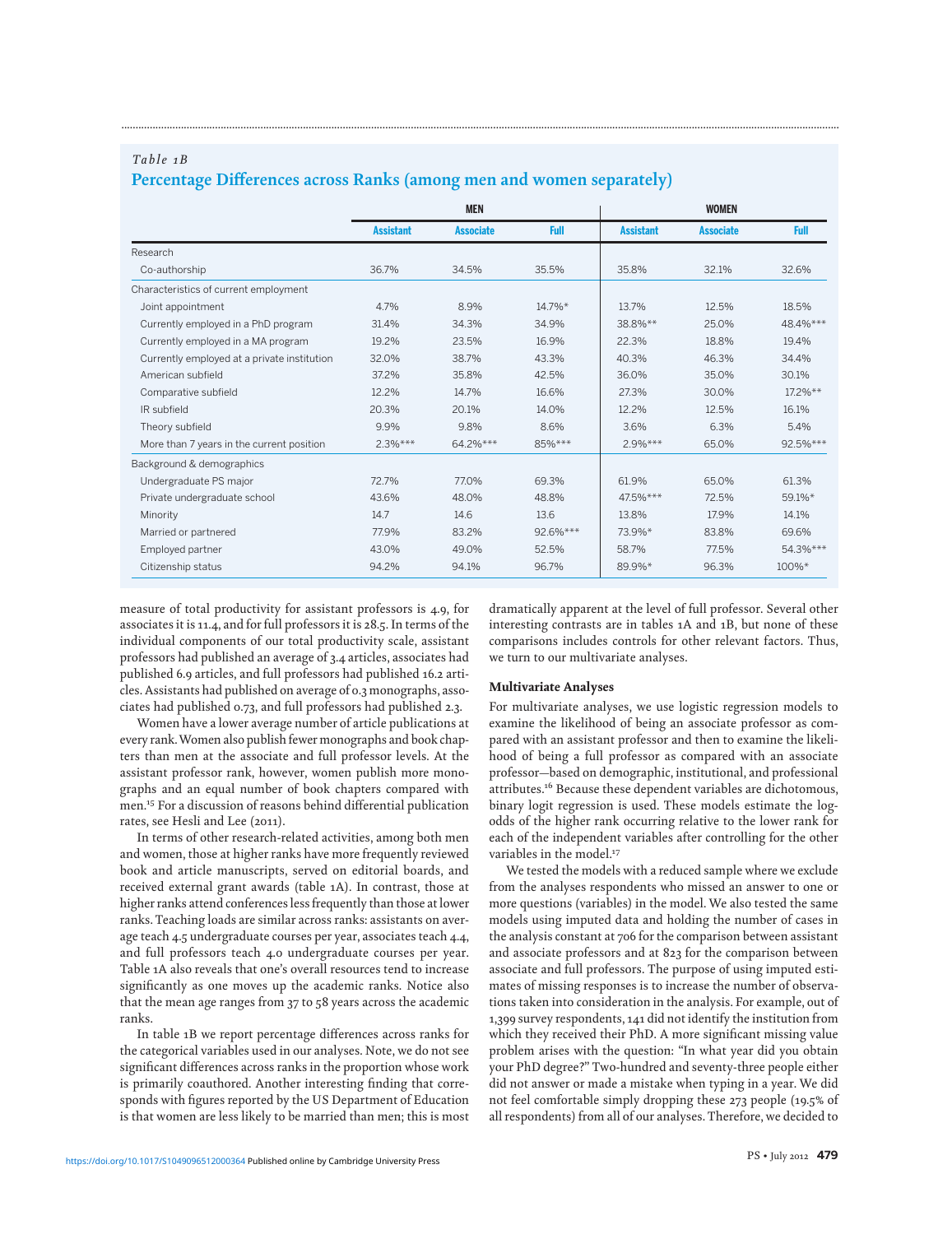use the multiple imputation Amelia II program to impute estimates of the missing responses on each of the independent variables used in the analysis (Honaker, King, and Blackwell 2011).<sup>18</sup> The results using multiple imputation are reported in the tables presented here.<sup>19</sup>

We also note that we omitted some variables from the models that we originally considered because repeated preliminary testing revealed that these variables were not statistically significant in the academic rank models (given the other controls in the model). Omitted variables include whether the undergraduate major was political science; the type of undergraduate school (fouryear private liberal arts college, private research university, flagship state university, or other state university); citizenship status; number of independent, honors, and senior projects supervised; frequency of committee membership; and whether one's work is generally sole-authored or co-authored. We excluded a few other variables because they were highly correlated with or represented a concept already included in the model with a different indicator. For example, we did not include the number of years in one's current position; rather we included responses to a question of whether one had been in his or her current position for more than seven years. We did not include frequency of conference attendance nor the number of grants awarded as these are highly correlated with the number of publications. We did not include number of graduate courses taught, as this is directly tied to whether one works in a PhD-granting, MA-granting, or bachelordegree-only granting department. Each of the variables listed in

Model 2A includes demographic and family status variables, plus characteristics of one's graduate training. Note that women have a significantly lower likelihood of being an associate professor (compared with an assistant professor) than do men. Having an employed partner increases the likelihood of being an associate professor. Graduates from higher ranked PhD programs are more likely to be at the associate level, while more time spent in graduate school works against movement to a higher rank.<sup>22</sup> Each additional year spent earning the doctoral degree reduces the likelihood of being an associate professor by 14%.

We look next at model 2B in table 2. We still predict the likelihood of being an associate professor compared with an assistant, but we now have included characteristics of the job as well as demographic characteristics and information about one's graduate school experience.We continue to consider men and women in the same model. Later we split the sample and separately look at men and women. In this model, the factors that are found to be unrelated to difference in rank are as interesting as those factors that are, so we report both. Among the factors that describe the job, considering male and female professors together, those factors that do *not* affect the likelihood of being an associate professor are teaching load,<sup>23</sup> level of resources, whether one has a joint appointment, whether one works in a private versus a public institution, whether one works in a PhD, MA, or bachelors degreegranting department, or whether one works in a highly ranked department.24 The factors that *are* related to an increased likelihood of being an associate professor over an assistant professor

# *Each additional year spent earning the doctoral degree reduces the likelihood of being an associate professor by 14%.*

this paragraph is included in tables 1A and 1B; readers can see what differences do exist (bivariately) across ranks on these measures.

We attempted to include all relevant variables as identified in the literature in our models. We do this so that when we test hypothesized relationships, such as that between gender and rank, we control for important predictors (such as age and the number of publications). This method of assessing the existence of particularistic criteria in the determination of academic rank is referred to as "sophisticated residualism" (Cole 1979, 29, as quoted in Long and Fox 1995, 54). If sex or race differences remain significant after controlling for relevant variables, we have evidence of particularism. Cotter et al. (2001) use a similar approach in evaluating the "glass ceiling effect," which exists when gender or racial difference cannot be explained by other job-relevant characteristics of the employee.

In interpreting the multivariate analysis, we start with table 2. This table looks only at people in the rank of either assistant or associate professor, and models the likelihood of being an associate professor over an assistant professor.20 Because promotion to associate professor occurs usually after five to seven years at the assistant professor rank, we include age as a control variable in all of the models: the older one is, the more likely he or she will be at a higher rank.<sup>21</sup> Related variables are entered into the logistic regression analysis in blocks to check the contributions of specific categories of predictors.

are being more involved in student advising, chairing more committees, and being released from teaching duties. These findings about advising and committee service seem sensible as many departments attempt to protect assistant professors from too much advising and committee service so that they will have more time for their research. Indeed, associate professors advise more and chair more committees than do assistant professors.

For the last model in table 2 (model 2C), we add factors that we define as professional characteristics. We see that among men and women together, and with the other controls in the model, subfield specialization is unrelated to the likelihood of being at the associate professor rank; perceptions of departmental influence, frequency of reviewing books or articles, and serving on editorial boards are also not significant. What is related to associate versus assistant professor rank is staying in the same position for at least seven years and research productivity. We included the question of length of time in one's current position to control for the expectation of promotion from the rank of assistant to the rank of associate professor after a certain amount of time passes. We might think of the total number of publications also as an important control variable, as we expect people to be promoted based on their publications. Those at the higher rank have indeed published more articles, chapters, and books.<sup>25</sup> Note that with the controls for time in position and number of publications in the model 2C, we still see significant differences between men and women in rank. The odds ratio associated with the coefficient for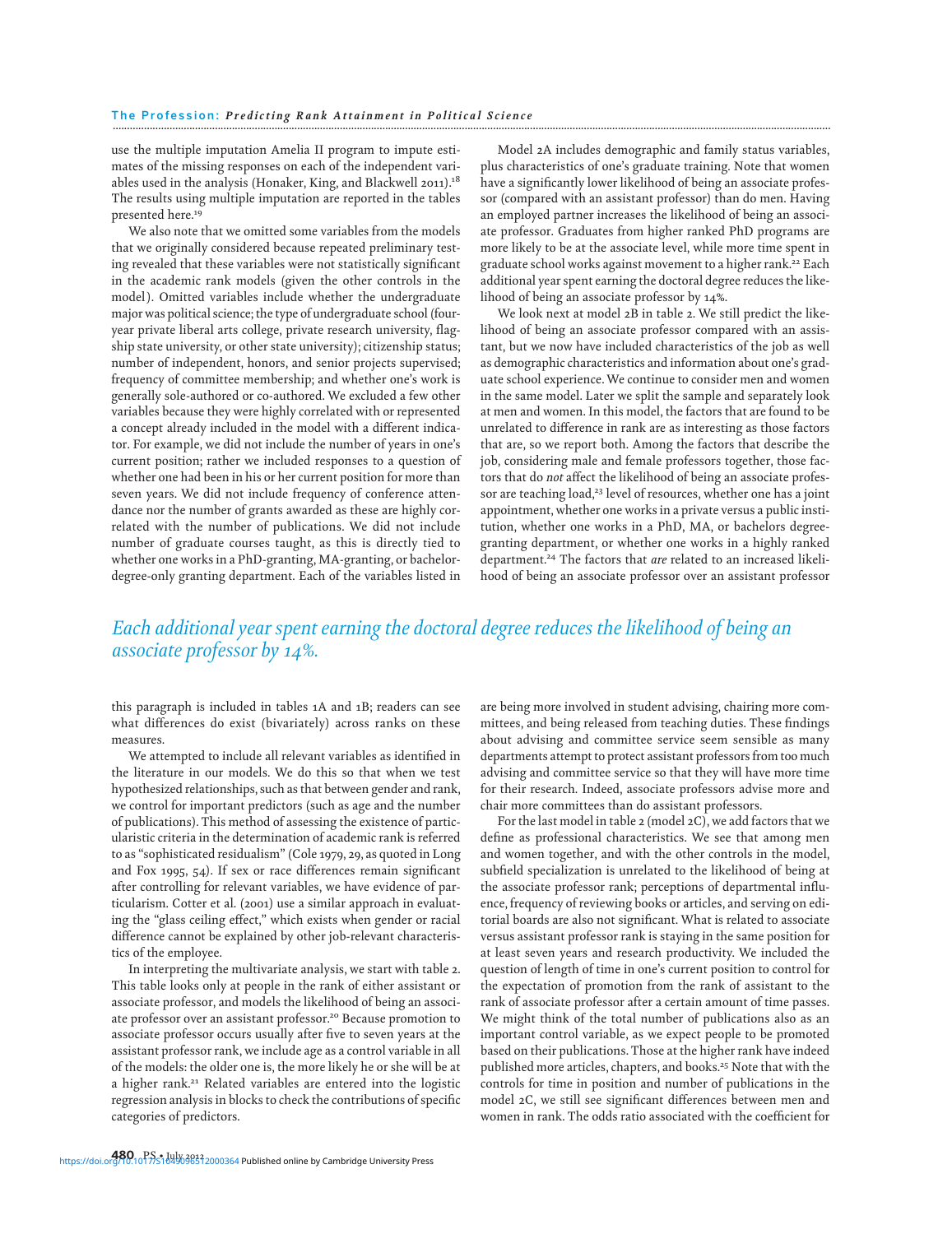### *Table 2*

# **Predicting Academic Rank: Factors Affecting the Likelihood of Being an Associate Professor in Contrast with an Assistant Professor (binary logistic models via multiple imputation)**

**.............................................................................................................................................................................................................................................................**

|                                             | <b>MODEL 2A</b>                   |                   |                                   | <b>MODEL 2B</b><br><b>MODEL 2C</b> |                                   |                   |
|---------------------------------------------|-----------------------------------|-------------------|-----------------------------------|------------------------------------|-----------------------------------|-------------------|
| <b>INDEPENDENT VARIABLES</b>                | <b>Coefficient</b><br>(Std. Err.) | <b>Odds Ratio</b> | <b>Coefficient</b><br>(Std. Err.) | <b>Odds Ratio</b>                  | <b>Coefficient</b><br>(Std. Err.) | <b>Odds Ratio</b> |
| Female                                      | $-0.481**$ (0.199)                | 0.618             | $-0.899***$ (0.237)               | 0.407                              | $-0.720**$ (0.282)                | 0.487             |
| Minority                                    | $-0.051(0.318)$                   | 0.951             | $-0.079(0.330)$                   | 0.924                              | $-0.080(0.458)$                   | 0.923             |
| Married or partnered                        | 0.148(0.306)                      | 1.159             | $-0.143(0.359)$                   | 0.867                              | 0.166(0.442)                      | 1.181             |
| Number of children                          | 0.123(0.090)                      | 1.131             | 0.065(0.102)                      | 1.067                              | $-0.023(0.119)$                   | 0.977             |
| Partner employed                            | $0.429*(0.224)$                   | 1.536             | $0.630**$ (0.255)                 | 1.878                              | 0.308(0.287)                      | 1.361             |
| PhD program rank                            | $0.116*(0.071)$                   | 1.123             | 0.078(0.084)                      | 1.081                              | 0.030(0.100)                      | 1.031             |
| Number of years to complete PhD             | $-0.156***$ (0.056)               | 0.855             | $-0.165***$ (0.062)               | 0.848                              | $-0.125(0.077)$                   | 0.882             |
| Age                                         | $0.165***(0.018)$                 | 1.179             | $0.165***$ (0.018)                | 1.180                              | $0.115***$ (0.022)                | 1.122             |
| Undergraduate teaching load                 |                                   |                   | 0.032(0.057)                      | 1.032                              | 0.089(0.065)                      | 1.093             |
| Count of overall student advising           |                                   |                   | $0.590***$ (0.168)                | 1.804                              | $0.553***$ (0.190)                | 1.738             |
| Frequency of chairing committees            |                                   |                   | $0.544***$ (0.136)                | 1.723                              | $0.345**$ (0.141)                 | 1.413             |
| Joint appointment                           |                                   |                   | 0.301(0.372)                      | 1.352                              | 0.524(0.455)                      | 1.689             |
| Currently employed at a private institution |                                   |                   | 0.222(0.241)                      | 1.249                              | 0.267(0.276)                      | 1.307             |
| Currently employed in a PhD program         |                                   |                   | $-0.294(0.383)$                   | 0.746                              | $-0.698(0.507)$                   | 0.498             |
| Currently employed in a MA program          |                                   |                   | $-0.382(0.321)$                   | 0.683                              | $-0.164(0.350)$                   | 0.849             |
| Current program ranking                     |                                   |                   | $-0.189(0.116)$                   | 0.828                              | $-0.051(0.153)$                   | (0.950)           |
| Count of overall resources                  |                                   |                   | 0.046(0.048)                      | 1.047                              | $-0.044(0.060)$                   | 0.957             |
| Teaching release                            |                                   |                   | $0.335***$ (0.042)                | 1.398                              | $0.275***$ (0.051)                | 1.317             |
| American subfield                           |                                   |                   |                                   |                                    | 0.415(0.382)                      | 1.514             |
| Comparative subfield                        |                                   |                   |                                   |                                    | 0.165(0.428)                      | 1.179             |
| IR subfield                                 |                                   |                   |                                   |                                    | $-0.069(0.433)$                   | 0.933             |
| Theory subfield                             |                                   |                   |                                   |                                    | 0.579(0.534)                      | 1.784             |
| More than 7 years in the current position   |                                   |                   |                                   |                                    | $2.502***$ (0.344)                | 12.207            |
| Less departmental influence                 |                                   |                   |                                   |                                    | $-0.063(0.073)$                   | 0.939             |
| Total number of publications                |                                   |                   |                                   |                                    | $0.545***$ (0.179)                | 1.724             |
| Frequency of reviewing books                |                                   |                   |                                   |                                    | 0.059(0.056)                      | 1.061             |
| Frequency of reviewing articles             |                                   |                   |                                   |                                    | 0.013(0.013)                      | 1.013             |
| Frequency of serving on an editorial boards |                                   |                   |                                   |                                    | 0.228(0.165)                      | 1.257             |
| Constant                                    | $-6.663***$ (0.867)               | 0.001             | $-7.796***$ (0.968)               | 0.0004                             | $-7.645***$ (1.283)               | 0.0005            |
| N                                           | 706                               |                   | 706                               |                                    | 706                               |                   |
| N of simulations                            | 1000                              |                   | 1000                              |                                    | 1000                              |                   |

Note. \*\*\*  $p$  < 0.01, \*\*  $p$  < 0.05, \*  $p$  < 0.1

women in model 2C reveals that the likelihood of a woman being at the associate professor rank is 51% less than it is for a man. Stated differently: the chance of a female faculty member being at the associate professor rank is only 49% of the chance that a male faculty member is at associate rank.

Table 3 looks only at people in the rank of either associate or full professor and models the likelihood of being a full professor in contrast to an associate professor. A key finding here is that being a woman does *not* affect the likelihood of being at one rank rather than another. Besides the control for age, the only variable from the first set (model 3A) that influences the likelihood of being a full professor is the length of time that it took the candidate to complete his or her doctoral degree. Again, spending too much time in graduate school appears to hinder later promotion through the ranks.<sup>26</sup>

We look at model 3B to evaluate whether characteristics of the job are significant predictors of rank when professional characteristics are not yet considered. We see that the likelihood of being at the rank of full professor is higher with more frequent committee service, less likely when working in an MA program, more likely in more highly ranked departments, and more likely with more resources and release from teaching.<sup>27</sup> Each of these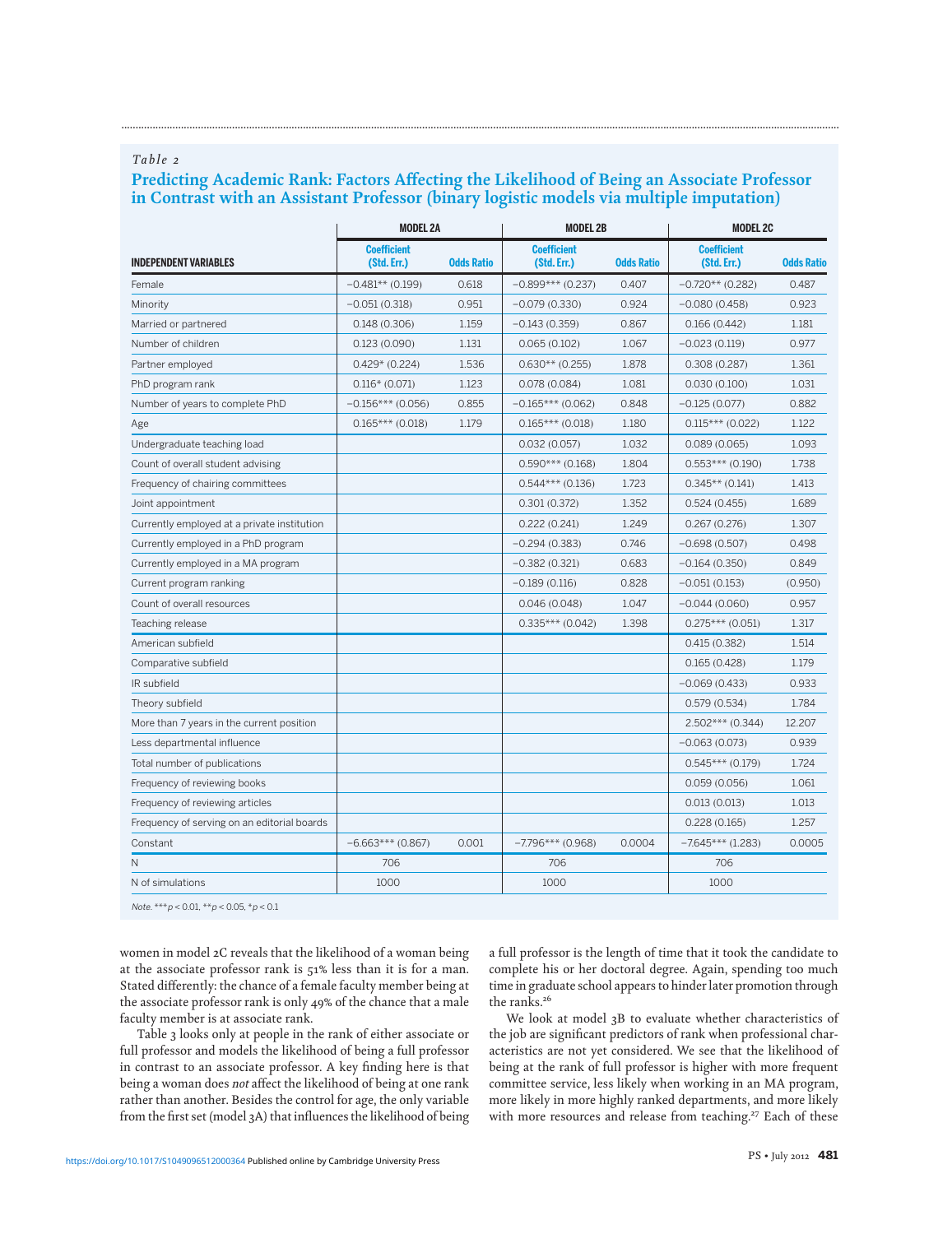### *Table 3*

### **Predicting Academic Rank: Associate Professors Compared with Full Professors (binary logistic models via multiple imputation)**

|                                             | <b>MODEL 3A</b>                   |                   |                                   | <b>MODEL 3B</b><br><b>MODEL 3C</b> |                                   |                   |  |
|---------------------------------------------|-----------------------------------|-------------------|-----------------------------------|------------------------------------|-----------------------------------|-------------------|--|
| <b>INDEPENDENT VARIABLES</b>                | <b>Coefficient</b><br>(Std. Err.) | <b>Odds Ratio</b> | <b>Coefficient</b><br>(Std. Err.) | <b>Odds Ratio</b>                  | <b>Coefficient</b><br>(Std. Err.) | <b>Odds Ratio</b> |  |
| Female                                      | 0.133(0.215)                      | 1.142             | 0.135(0.225)                      | 1.145                              | 0.209(0.237)                      | 1.232             |  |
| Minority                                    | $-0.220(0.270)$                   | 0.803             | $-0.244(0.270)$                   | 0.783                              | $-0.287(0.290)$                   | 0.751             |  |
| Married or partnered                        | 0.373(0.321)                      | 1.452             | 0.309(0.333)                      | 1.362                              | 0.429(0.355)                      | 1.536             |  |
| Number of children                          | 0.004(0.076)                      | 1.004             | 0.964<br>$-0.036(0.078)$          |                                    | $-0.047(0.080)$                   | 0.954             |  |
| Partner employed                            | $-0.134(0.229)$                   | 0.875             | $-0.175(0.240)$                   | 0.840                              | $-0.232(0.253)$                   | 0.793             |  |
| PhD program rank                            | 0.096(0.067)                      | 1.101             | 0.020(0.073)                      | 1.020                              | $-0.012(0.078)$                   | 0.989             |  |
| Number of years to complete PhD             | $-0.087**$ (0.040)                | 0.916             | $-0.082**$ (0.040)                | 0.921                              | $-0.051(0.041)$                   | 0.951             |  |
| Age                                         | $0.132***$ (0.011)                | 1.141             | $0.139***$ (0.011)                | 1.149                              | $0.136***$ (0.012)                | 1.146             |  |
| Undergraduate teaching load                 |                                   |                   | $-0.040(0.048)$                   | 0.961                              | $-0.014(0.050)$                   | 0.987             |  |
| Amount of student advising                  |                                   |                   | $-0.044(0.135)$                   | 0.957                              | $-0.076(0.142)$                   | 0.927             |  |
| Frequency of chairing committees            |                                   |                   | $0.151**$ (0.072)                 | 1.163                              | 0.115(0.075)                      | 1.122             |  |
| Joint appointment                           |                                   |                   | 0.016(0.273)                      | 1.016                              | $-0.050(0.292)$                   | 0.951             |  |
| Currently employed at a private institution |                                   |                   | 0.204(0.207)                      | 1.226                              | 0.324(0.220)                      | 1.383             |  |
| Currently employed in a PhD program         |                                   |                   | $-0.386(0.313)$                   | 0.680                              | $-0.566*$ (0.338)                 | 0.568             |  |
| Currently employed in a MA program          |                                   |                   | $-0.478*(0.263)$                  | 0.620                              | $-0.427(0.271)$                   | 0.653             |  |
| Current program ranking                     |                                   |                   | $0.171*$ (0.091)                  | 1.187                              | 0.122(0.100)                      | 1.130             |  |
| Count of overall resources                  |                                   |                   | $0.073**$ (0.033)                 | 1.075                              | 0.015(0.036)                      | 1.015             |  |
| Teaching release                            |                                   |                   | $0.037*$ (0.020)                  | 1.038                              | 0.033(0.021)                      | 1.033             |  |
| American subfield                           |                                   |                   |                                   |                                    | 0.203(0.257)                      | 1.225             |  |
| Comparative subfield                        |                                   |                   |                                   |                                    | $-0.104(0.309)$                   | 0.902             |  |
| IR subfield                                 |                                   |                   |                                   |                                    | $-0.381(0.316)$                   | 0.684             |  |
| Theory subfield                             |                                   |                   |                                   |                                    | $-0.094(0.381)$                   | 0.910             |  |
| More than 7 years in the current position   |                                   |                   |                                   |                                    | $0.371*$ $(0.224)$                | 1.448             |  |
| Less departmental influence                 |                                   |                   |                                   |                                    | $-0.095*(0.052)$                  | 0.910             |  |
| Total number of publications                |                                   |                   |                                   |                                    | $0.301***$ (0.111)                | 1.351             |  |
| Frequency of reviewing books                |                                   |                   |                                   |                                    | 0.031(0.030)                      | 1.031             |  |
| Frequency of reviewing articles             |                                   |                   |                                   |                                    | 0.005(0.007)                      | 1.005             |  |
| Frequency of serving on an editorial boards |                                   |                   |                                   |                                    | $0.302***$ (0.090)                | 1.352             |  |
| Constant                                    | $-6.524***$ (0.666)               | 0.002             | $-7.034***$ (0.828)               | 0.0009                             | $-7.898(0.910)$                   | 0.0004            |  |
| N                                           | 823                               |                   | 823                               |                                    | 823                               |                   |  |
| N of simulations                            | 1000                              |                   | 1000                              |                                    | 1000                              |                   |  |

Note. \*\*\*  $p < 0.01$ , \*\*  $p < 0.05$ , \*  $p < 0.1$ 

significant factors from the second set of variables in model 3B, however, loses their significance when the professional variables are added to the equation (model 3C).

According to model 3C (table 3), which includes all possible controls, the likelihood of being a full professor (over an associate professor) is lower in a PhD-granting program (rather than a MA program or a bachelor's program [the excluded category] ). In addition, the greater one's perceived influence in department decision making, the greater the likelihood that one is a full professor. As expected, more publications lead to a greater likelihood of being a full professor. More frequent service on editorial boards also cor-

relates with a greater likelihood of being a full professor.<sup>28</sup> We note the significance of the coefficients associated with age and having been in the same position for at least seven years; we think of these more as control variables as we expect that a certain amount of time must be spent at the associate-professor rank before one can advance to the full-professor rank.

Hypotheses Tests with a Split Sample: Men and Women Exam*ined Separately.* Given the importance of gender in table 2, we divide the sample and test the models separately on tenure track women only and on tenure track men only. These tests are found in tables 4 and 5. Using this information, we explore whether the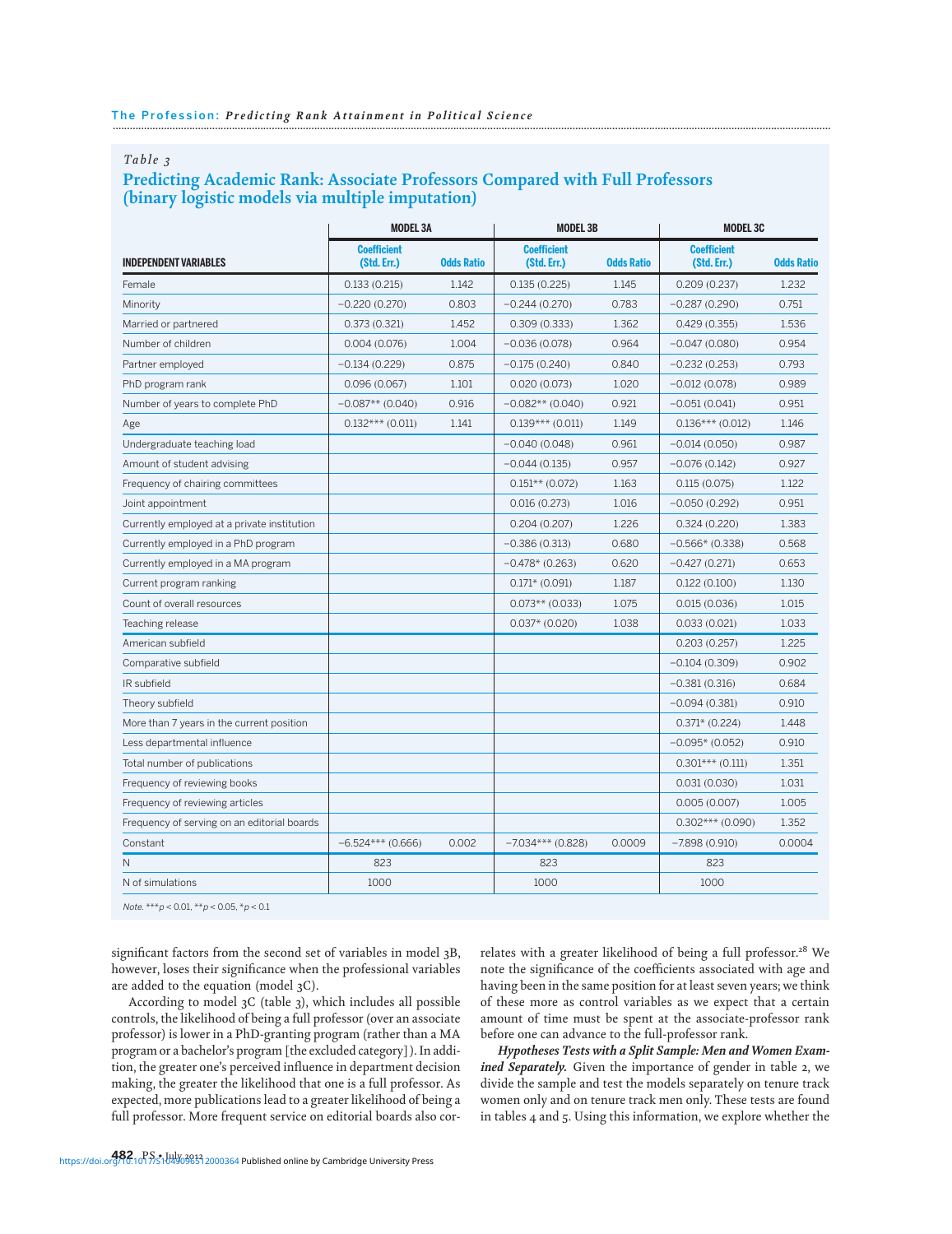# *Table 4* **Predicting Academic Rank: Associate Professor Compared with Assistant Professor (spilt sample)**

**.............................................................................................................................................................................................................................................................**

|                                                | <b>MODEL 4A</b>      |                             | <b>MODEL 4B</b>      | <b>MODEL 4C</b>             |                      |                             | <b>MODEL 4D</b>      |                             |
|------------------------------------------------|----------------------|-----------------------------|----------------------|-----------------------------|----------------------|-----------------------------|----------------------|-----------------------------|
|                                                | <b>Men Only</b>      |                             | <b>Women Only</b>    |                             | <b>Men Only</b>      |                             | <b>Women Only</b>    |                             |
| <b>INDEPENDENT VARIABLES</b>                   | Coef.<br>(Std. Err.) | <b>Odds</b><br><b>Ratio</b> | Coef.<br>(Std. Err.) | <b>Odds</b><br><b>Ratio</b> | Coef.<br>(Std. Err.) | <b>Odds</b><br><b>Ratio</b> | Coef.<br>(Std. Err.) | <b>Odds</b><br><b>Ratio</b> |
| Minority                                       | $-0.701*$ (0.401)    | 0.496                       | 1.105(0.651)         | 3.018                       | $-0.602(0.546)$      | 0.548                       | 0.632(0.927)         | 1.880                       |
| Married or partnered                           | $-0.224(0.447)$      | 0.800                       | $-0.417(0.975)$      | 0.659                       | 0.007(0.509)         | 1.007                       | $-0.025(1.305)$      | 0.976                       |
| Number of children                             | 0.079(0.124)         | 1.082                       | $-0.069(0.231)$      | 0.934                       | 0.038(0.149)         | 1.039                       | $-0.300(0.338)$      | 0.741                       |
| Partner employed                               | 0.219(0.372)         | 1.245                       | 1.916 (1.046)        | 6.795                       | $-0.082(0.364)$      | 0.921                       | $1.946**$ (0.911)    | 7.000                       |
| PhD program rank                               | 0.077(0.117)         | 1.080                       | 0.030(0.162)         | 1.030                       | 0.055(0.138)         | 1.057                       | $-0.016(0.276)$      | 0.985                       |
| Number of years to complete PhD                | $-0.139(0.087)$      | 0.870                       | $-0.266**$ (0.119)   | 0.766                       | $-0.088(0.110)$      | 0.915                       | $-0.288(0.216)$      | 0.750                       |
| Age                                            | $0.170***$ (0.024)   | 1.185                       | $0.207***$ (0.055)   | 1.229                       | $0.110***$ (0.030)   | 1.117                       | $0.162***$ (0.052)   | 1.176                       |
| Undergraduate teaching load                    | 0.028(0.078)         | 1.029                       | 0.096(0.120)         | 1.101                       | 0.116(0.102)         | 1.123                       | 0.174(0.166)         | 1.190                       |
| Count of overall student advising              | $0.515**$ (0.213)    | 1.674                       | $1.017**$ (0.400)    | 2.764                       | $0.507**$ (0.235)    | 1.660                       | $1.086*(0.558)$      | 2.963                       |
| Frequency of chairing committees               | $0.818***$ (0.206)   | 2.265                       | $0.288**$ (0.146)    | 1.334                       | $0.755***$ (0.243)   | 2.127                       | 0.187(0.191)         | 1.206                       |
| Joint appointment                              | 0.355(0.561)         | 1.426                       | 0.705(0.714)         | 2.024                       | 0.543(0.640)         | 1.722                       | 1.503 (1.068)        | 4.493                       |
| Currently employed at a private<br>institution | 0.310(0.324)         | 1.363                       | $-0.084(0.456)$      | 0.919                       | 0.389(0.386)         | 1.476                       | 0.174(0.651)         | 1.190                       |
| Currently employed in a PhD program            | $-0.132(0.482)$      | 0.876                       | $-0.656(0.724)$      | 0.519                       | $-0.746(0.632)$      | 0.474                       | $-0.640(0.966)$      | 0.528                       |
| Currently employed in a MA program             | $-0.233(0.406)$      | 0.792                       | $-0.723(0.578)$      | 0.485                       | $-0.047(0.465)$      | 0.954                       | $-0.553(0.841)$      | 0.575                       |
| Current program ranking                        | $-0.025(0.152)$      | 0.975                       | $-0.499*(0.263)$     | 0.607                       | 0.158(0.204)         | 1.171                       | $-0.608(0.386)$      | 0.544                       |
| Count of overall resources                     | 0.061(0.064)         | 1.062                       | 0.063(0.119)         | 1.065                       | $-0.016(0.083)$      | 0.984                       | 0.003(0.139)         | 1.003                       |
| Teaching release                               | $0.340***$ (0.060)   | 1.405                       | $0.390***$ (0.078)   | 1.477                       | $0.251***$ (0.070)   | 1.285                       | $0.454***$ (0.104)   | 1.574                       |
| American subfield                              |                      |                             |                      |                             | 0.155(0.492)         | 1.168                       | 1.170 (0.848)        | 3.223                       |
| Comparative subfield                           |                      |                             |                      |                             | $-0.176(0.601)$      | 0.838                       | 1.141(1.042)         | 3.130                       |
| IR subfield                                    |                      |                             |                      |                             | $-0.212(0.550)$      | 0.809                       | 0.919(1.214)         | 2.507                       |
| Theory subfield                                |                      |                             |                      |                             | 0.010(0.701)         | 1.010                       | 1.907(1.412)         | 6.732                       |
| More than 7 years in the current<br>position   |                      |                             |                      |                             | $2.581***$ (0.477)   | 13.214                      | $3.188***$ (0.833)   | 23.239                      |
| Less departmental influence                    |                      |                             |                      |                             | 0.030(0.088)         | 1.030                       | $-0.430*(0.221)$     | 0.651                       |
| Total number of publications                   |                      |                             |                      |                             | $0.713***$ (0.230)   | 2.041                       | 0.303(0.453)         | 1.353                       |
| Frequency of reviewing books                   |                      |                             |                      |                             | 0.038(0.066)         | 1.038                       | $0.211*(0.117)$      | 1.235                       |
| Frequency of reviewing articles                |                      |                             |                      |                             | 0.004(0.017)         | 1.004                       | 0.019(0.046)         | 1.019                       |
| Frequency of serving on an<br>editorial boards |                      |                             |                      |                             | 0.356(0.234)         | 1.427                       | $-0.1289(0.344)$     | 0.880                       |
| Constant                                       | $-8.404***$ (1.330)  | 0.0002                      | $-10.103**$ (3.329)  | 0.0004                      | $-8.665***$ (1.989)  | 0.0002                      | $-9.719*(4.434)$     | 0.0006                      |
| N                                              | 442                  |                             | 264                  |                             | 442                  |                             | 264                  |                             |
| N of simulations                               | 1000                 |                             | 1000                 |                             | 1000                 |                             | 1000                 |                             |

Note.  $***p < 0.01, **p < 0.05, *p < 0.1$ 

relationships between the predictors of promotion to associate professor or to full professor vary between men and women.Table 4 presents tests of a logit model of the probability of being in the associate professor category over the assistant professor category using a split sample. Let us compare model 4A (for men) with model 4B (for women). These two models include all predictor variables except the professional variables.We remind readers that these models include a control for age, which is the best predictor of academic rank. We find that the following variables are *not* predictive of rank for either men or women: being married or partnered, number of children, whether one's partner is employed, and the rank of the program where one received his or her doctoral degree.<sup>29</sup> In other words, when we consider men and women separately, the likelihood of being tenured does not improve for

either men or women based on whether one was trained by a top-ranked department.

With regard to characteristics of the job, the following variables do *not* differentiate between the likelihood of being an assistant or an associate professor: teaching load, having a joint appointment, working at a private school, being in a PhD or an MA program, and amount of resources.<sup>30</sup> Noteworthy is that higher levels of advising and more frequent committee service (as chair) are significantly associated with being in the associate professor category for both men and women. Again, we observe that many departments make a concerted effort to reduce the amount of advising and committee service among assistant professors, so we are not arguing that more of either one will help one to become an associate professor. What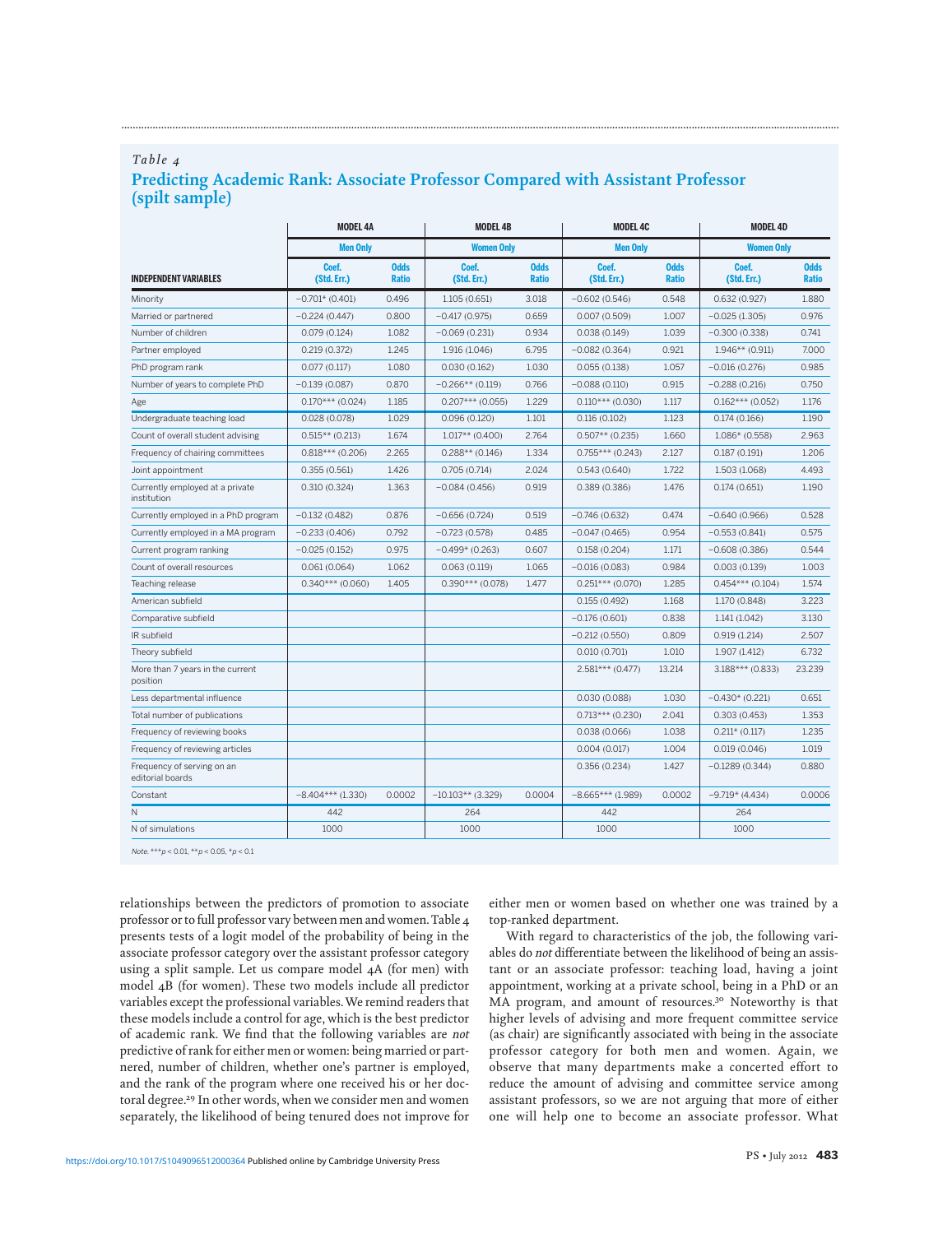# *Table 5* **Predicting Academic Rank: Associate Professors Compared with Full Professors (Split sample)**

|                                                | <b>MODEL 5A</b>      |                             | <b>MODEL 5B</b>      |                             | <b>MODEL 5C</b><br><b>MODEL 5D</b> |                             |                      |                             |
|------------------------------------------------|----------------------|-----------------------------|----------------------|-----------------------------|------------------------------------|-----------------------------|----------------------|-----------------------------|
|                                                | <b>Men Only</b>      |                             | <b>Women Only</b>    |                             | <b>Men Only</b>                    | <b>Women Only</b>           |                      |                             |
| <b>INDEPENDENT VARIABLES</b>                   | Coef.<br>(Std. Err.) | <b>Odds</b><br><b>Ratio</b> | Coef.<br>(Std. Err.) | <b>Odds</b><br><b>Ratio</b> | Coef.<br>(Std. Err.)               | <b>Odds</b><br><b>Ratio</b> | Coef.<br>(Std. Err.) | <b>Odds</b><br><b>Ratio</b> |
| Minority                                       | $-0.523*(0.310)$     | 0.593                       | 0.240(0.495)         | 1.271                       | $-0.660*(0.348)$                   | 0.517                       | 0.369(0.552)         | 1.446                       |
| Married or partnered                           | 0.549(0.403)         | 1.732                       | 0.139(0.762)         | 1.149                       | $0.766*$ (0.437)                   | 2.152                       | 0.273(0.887)         | 1.314                       |
| Number of children                             | $-0.083(0.094)$      | 0.920                       | 0.104(0.190)         | 1.110                       | $-0.083(0.097)$                    | 0.921                       | $-0.006(0.224)$      | 0.994                       |
| Employed partner                               | $-0.063(0.306)$      | 0.939                       | $-0.532(0.640)$      | 0.588                       | $-0.173(0.331)$                    | 0.841                       | $-0.529(0.780)$      | 0.589                       |
| PhD program rank                               | 0.003(0.105)         | 1.003                       | 0.054(0.158)         | 1.056                       | $-0.038(0.110)$                    | 0.963                       | 0.012(0.182)         | 1.013                       |
| Number of years to complete PhD                | $-0.102**$ (0.049)   | 0.903                       | 0.001(0.089)         | 1.001                       | $-0.075(0.048)$                    | 0.928                       | 0.063(0.103)         | 1.065                       |
| Age                                            | $0.141***$ (0.013)   | 1.151                       | $0.142***$ (0.026)   | 1.152                       | $0.139***$ (0.014)                 | 1.149                       | $0.148***$ (0.033)   | 1.159                       |
| Undergraduate teaching load                    | $-0.037(0.059)$      | 0.964                       | $-0.096(0.093)$      | 0.909                       | $-0.016(0.062)$                    | 0.984                       | $-0.024(0.095)$      | 0.976                       |
| Count of overall student advising              | $-0.033(0.172)$      | 0.968                       | 0.114(0.366)         | 1.120                       | $-0.034(0.181)$                    | 0.966                       | $-0.077(0.387)$      | 0.926                       |
| Frequency of chairing committees               | $0.170*(0.091)$      | 1.186                       | 0.091(0.170)         | 1.096                       | 0.117(0.094)                       | 1.124                       | 0.094(0.196)         | 1.099                       |
| Joint appointment                              | 0.107(0.357)         | 1.113                       | $-0.213(0.506)$      | 0.809                       | $-0.077(0.380)$                    | 0.926                       | $-0.150(0.600)$      | 0.860                       |
| Currently employed at a private<br>institution | 0.248(0.245)         | 1.281                       | 0.265(0.448)         | 1.304                       | 0.320(0.262)                       | 1.377                       | 0.528(0.517)         | 1.696                       |
| Currently employed in a PhD program            | $-0.757*$ (0.391)    | 0.469                       | 0.474(0.606)         | 1.606                       | $-0.982**$ (0.434)                 | 0.375                       | 0.682(0.737)         | 1.978                       |
| Currently employed in a MA program             | $-0.753*(0.332)$     | 0.471                       | 0.322(0.581)         | 1.380                       | $-0.745**$ (0.347)                 | 0.475                       | 0.578(0.699)         | 1.783                       |
| Current program ranking                        | 0.167(0.111)         | 1.182                       | 0.109(0.194)         | 1.115                       | 0.120(0.120)                       | 1.127                       | 0.060(0.232)         | 1.062                       |
| Count of overall resources                     | $0.099**$ (0.041)    | 1.104                       | 0.004(0.082)         | 1.004                       | 0.061(0.044)                       | 1.063                       | $-0.163(0.106)$      | 0.850                       |
| Teaching release                               | $0.044*$ (0.024)     | 1.045                       | 0.013(0.047)         | 1.013                       | $0.042*$ (0.025)                   | 1.043                       | 0.016(0.057)         | 1.017                       |
| American subfield                              |                      |                             |                      |                             | 0.340(0.328)                       | 1.405                       | $-0.293(0.591)$      | 0.746                       |
| Comparative subfield                           |                      |                             |                      |                             | 0.056(0.415)                       | 1.058                       | $-0.617(0.619)$      | 0.540                       |
| IR subfield                                    |                      |                             |                      |                             | $-0.413(0.393)$                    | 0.661                       | $-0.445(0.673)$      | 0.641                       |
| Theory subfield                                |                      |                             |                      |                             | 0.027(0.441)                       | 1.027                       | $-0.776(1.005)$      | 0.460                       |
| More than 7 years in the current<br>position   |                      |                             |                      |                             | 0.181(0.271)                       | 1.199                       | $0.974*$ (0.557)     | 2.649                       |
| Less departmental influence                    |                      |                             |                      |                             | $-0.113(0.071)$                    | 0.893                       | $-0.013(0.123)$      | 0.988                       |
| Total number of publications                   |                      |                             |                      |                             | $0.269*$ (0.139)                   | 1.309                       | $0.415*(0.248)$      | 1.514                       |
| Frequency of reviewing books                   |                      |                             |                      |                             | 0.019(0.039)                       | 1.019                       | 0.055(0.064)         | 1.057                       |
| Frequency of reviewing articles                |                      |                             |                      |                             | 0.003(0.009)                       | 1.003                       | 0.016(0.018)         | 1.016                       |
| Frequency of serving on an<br>editorial boards |                      |                             |                      |                             | $0.359***$ (0.113)                 | 1.432                       | 0.235(0.178)         | 1.265                       |
| Constant                                       | $-7.117***$ (0.958)  | 0.0008                      | $-7.416***$ (1.723)  | 0.0006                      | $-7.829***$ (1.082)                | 0.0004                      | $-9.502***$ (2.132)  | 0.0007                      |
| N                                              | 595                  |                             | 228                  |                             | 595                                |                             | 228                  |                             |
| N of simulations                               | 1000                 |                             | 1000                 |                             | 1000                               |                             | 1000                 |                             |

Note. \*\*\*  $p < 0.01$ , \*\*  $p < 0.05$ , \*  $p < 0.1$ 

we are saying is that the job is different with regard to advising and committee service when one is no longer an assistant professor.31 Another finding that holds for both men and women concerns teaching release: the more courses from which one has been released, the more likely one is to be in the associate professor category.

Some variables' effects are different for female faculty as compared to male faculty.32 For example, minority men are less likely than nonminority men to be in the associate professor rank compared with assistant professor. Among female faculty, taking more time to complete the PhD reduces the likelihood of being an associate professor over an assistant professor. Another difference between men and women that we see in this set is that among women only, a lower ranking of one's current department is associated with a greater likelihood of being an associate professor (rather than an assistant).

To finish our analysis of the factors related to the likelihood of being an associate professor over an assistant professor, we look at models 4C (for men) and 4D (for women) in table 4. These models include the professional characteristics of the faculty members. The difference that we observe between men and women is that perceptions of departmental influence and frequency of reviewing a book are related to the associate professor rank for women, but not for men.33 This means that with the controls in models 4C and 4D, only female associate professors have reviewed more books and report more influence over department decision-making than female assistant professors.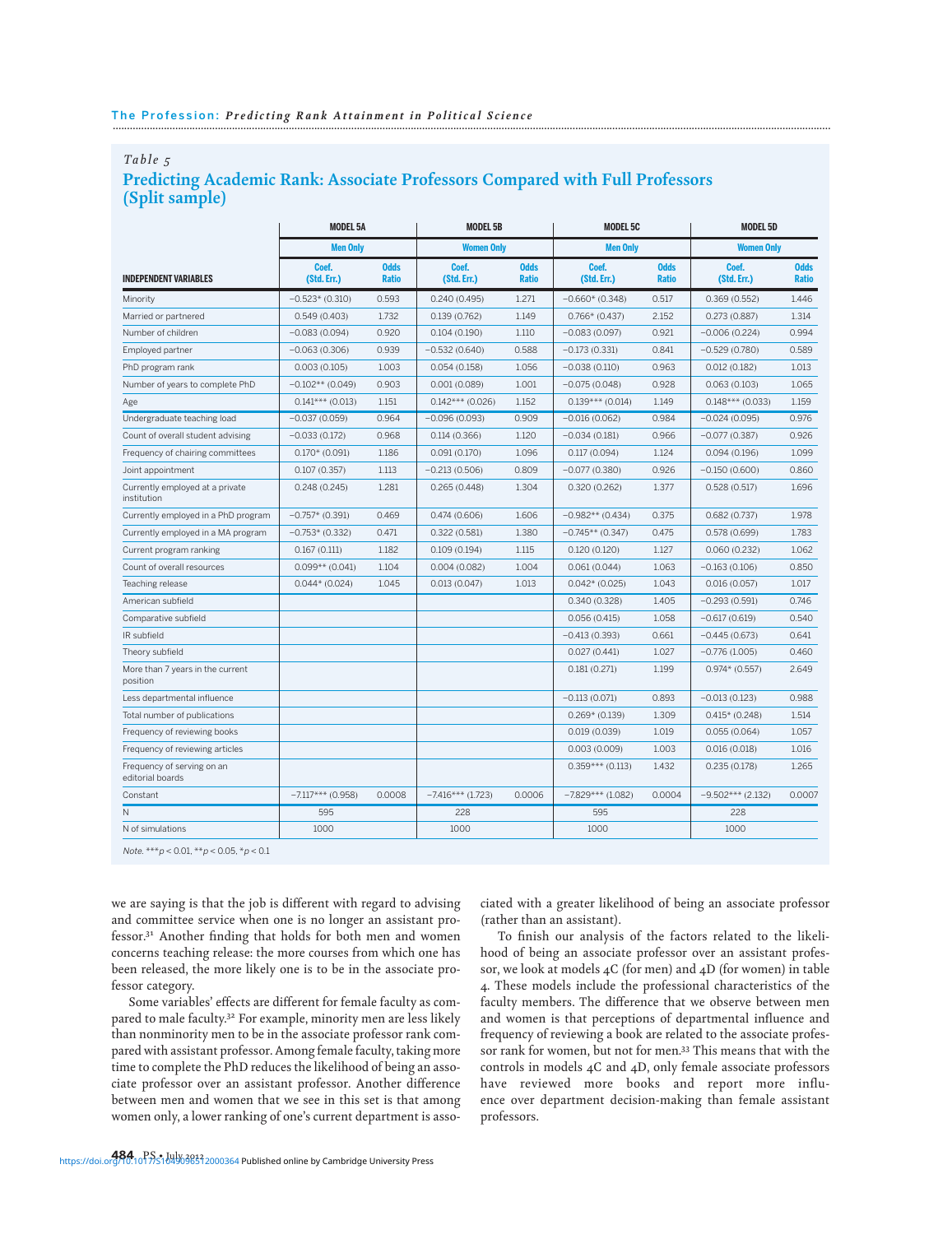Rather shockingly, the total number of publications is *not* related to rank (assistant to associate) for women, although the number of publications is significantly related to the rank of men. This is the *only* place where we find academic rank to be unrelated to publication productivity.34 We need to highlight this substantively significant and uncomfortable finding . The lack of significance associated with the coefficient for total publications in the model for women (model 4D) means that no discernible relationship exists among women between number of publications and the likelihood of being in the rank of associate professor (over the rank of assistant professor)—which is troubling because the number of publications *should* be a predictor of rank. Publications, along with teaching and service, are supposed to be the criteria used to evaluate candidates at promotion time.<sup>35</sup> We remind readers that differences in the likelihood ratios that are significant for women and men suggest that the predictors of rank are different for men than for women. We return to this finding later in our discussion.

Now, we turn to differences between the rank of associate and full professor based on separate analyses for men and women (table 5). According to model 5B, none of the demographic or graduate program variables are useful for differentiating between associate and full-professor rank among women (except, of course, age). Among men (model 5A), however, minorities are less well represented at the full-professor rank, and taking longer to complete the doctoral degree negatively affects the likelihood of being in the full-professor rank. In addition, among women, none of the characteristics of one's current job (the second set of variables) are different for associate as compared with full professors. Among men, however, full professors are more likely to chair more committees, and less likely to be employed in a PhD or MA department. Among men only, those with more resources and course releases are more likely to be full professors than associate professors.

professors have reviewed more books and have served on more editorial boards than have female and male associate professors respectively (table 1A).

### DISCUSSION

**.............................................................................................................................................................................................................................................................**

The analyses presented here raise some serious issues. One concern is the lower likelihood of women as compared to men of being in the associate as compared to the assistant professor rank. This means a significant advantage for men in the probability of becoming an associate professor, which usually includes tenure. Despite holding constant a variety of relevant factors such as age and number of publications, this difference between men and women in rank attainment remains significant. Stated another way, despite detailed controls for personal attributes, institutional characteristics, and professional qualifications, women are underrepresented among the tenured members of the political science profession. The evidence of the lower likelihood of women being at the associate professor rank presented here, as well as the APSA and NSF figures for numbers of women within different academic ranks of political science, provide strong evidence that women are indeed falling out of the profession around tenure time. This finding may actually represent deterioration within our profession. Data gathered around the end of the 20th century indicated that women were gaining tenure at rates relatively similar to men (Hesli and Burrell 1995; McBride Stetson et al. 1990; Van Assendelft, Gunther-Canada, and Dolan 2001).

In contrast to our finding that female faculty have a lower likelihood of being at the rank of associate professor, we find no significant difference between men and women in the likelihood of achieving full-professor status after having become an associate professor. Those women who survive the tenure process are as likely as men (given relevant controls) to move up the academic ladder to full professor. This finding fits comfortably with the notion that "upon entering the rank of associate professor, men

# *Another finding that holds for both men and women concerns teaching release: the more courses from which one has been released, the more likely one is to be in the associate professor category as compared with the assistant professor category.*

Turning to the professional variables (models 5C and 5D), subfield is again unrelated to being in a higher rank for both men and women. A larger number of total publications is related to full-professor rank for both men and women. Interestingly, the size of the effect of the number of publications on promotion to full professor is larger for women than for men. Among men only, more frequent service on editorial boards is related to the higher rank. To summarize, among women, it appears that the only factor that differentiates between associate and full professors is total publications (plus our controls for age and time in position).36 Thus, standard predictors of full-professor rank, such as the type of institution where one is employed, appear to work better to explain promotion for men than for women. Here, readers should note that many differences across ranks are apparent in a bivariate sense (see tables 1A and 1B). Without controls for such important predictors as age and number of years in one's current position, we do know that both female and male full and women are more similar than they were when entering the rank of assistant professor" (Long, Allison, and McGinnis 1993, 715).37 This conclusion also indicates that with regard to promotion to full professor, the political science profession has not changed that much during the last decade and a half. Studying the political science profession in the mid-1990s, Hesli and Burrell (1995) reported that when women apply for full professorship they are likely to be promoted at the same rates as men (103). Remarkably, our findings about the lower likelihood of women gaining tenure—but that female survivors of the tenure process fair similarly to men in later promotion decisions—appear similar to those published more than 30 years ago: Farber (1977, 203–4) found that among younger age cohorts, "females received significantly fewer rank promotions"—but that if a woman can continue in academia beyond the younger cohort, through the middle and into the older age cohort, she will receive rank promotions on par with her male counterparts.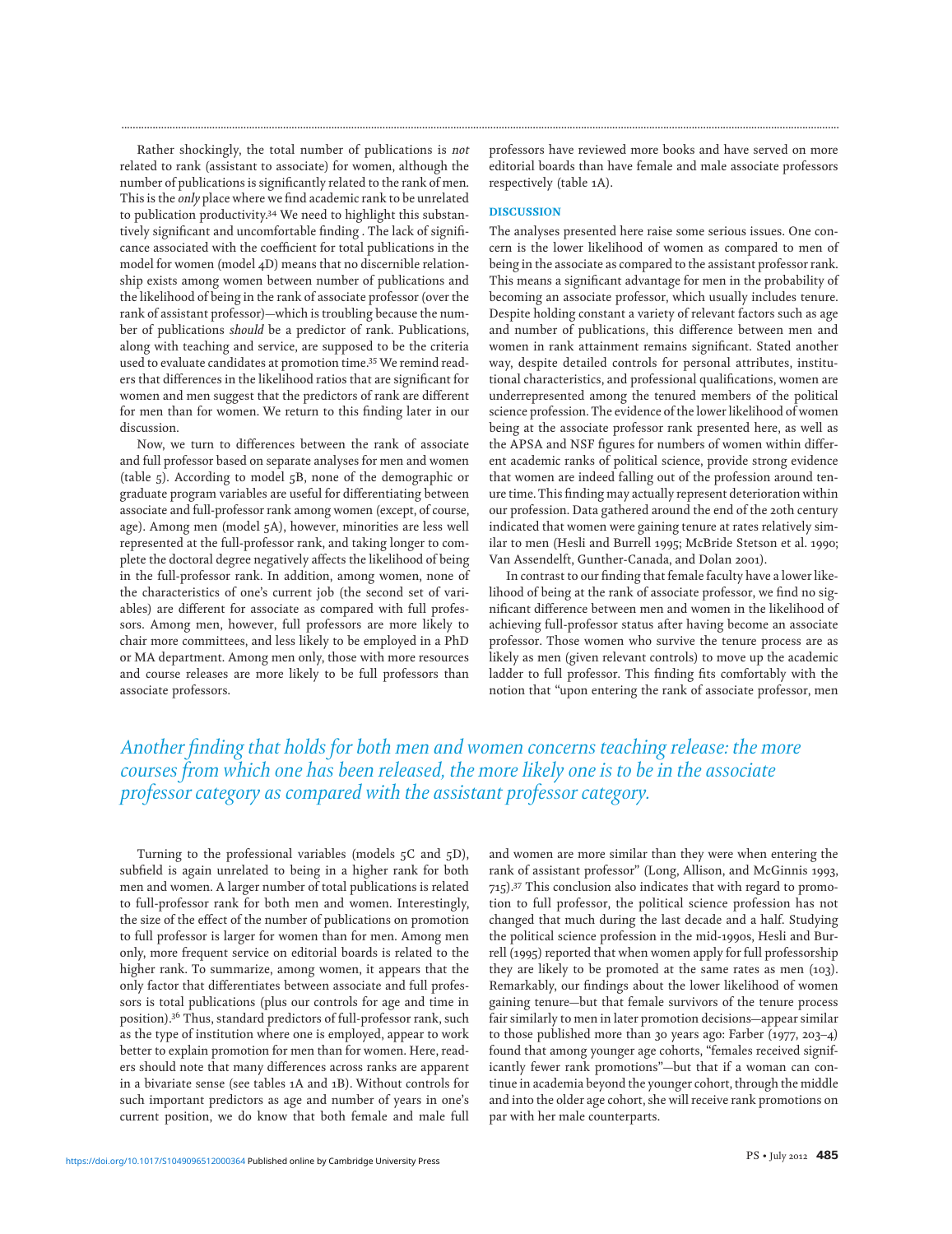Contrary to expectations based on life-cycle theories, being married or partnered and/or the number of children does not generally affect promotion through the ranks.38 The number of children is not significantly different when full professors are compared with associate professors. The number of children is positively correlated with age, so we cannot fully separate the effects of these two variables on promotion to associate professor. We note that other recent research has revealed differential patterns for men and women: "neither parenting nor marriage significantly affects the rate of promotion to tenure for women. However, for men, being in a marriage to a spouse without a professional degree significantly improves the odds of transitioning to tenure" (Morrison, Rudd, and Nerad 2011, 545). Morrison and colleagues (2011, 550) mention the possibility of a selection effect: "only women who feel secure enough in their career choose to have children and therefore advance at a competitive rate." We need to be careful in interpreting findings about the effects of children on career advancement, as women with heavy family responsibilities may have already left academia. Our panel study (referenced later) will allow us to address directly the possibility of such a phenomenon.

Rather surprisingly, we see little difference in undergraduate teaching loads across the ranks. We are wary of collinearity associated with this variable. The number of undergraduate courses taught tends to be lower in higher ranked departments. Similarly, the more undergraduate courses taught, the fewer overall resources. More teaching at the undergraduate level is also correlated with fewer total publications and a lower frequency of reviewing articles.

We do see significantly higher levels of advising at the associate and full-professor levels as compared with assistant professors. In addition, although we often think of teaching release as something offered to assistant professors so that they can concentrate on the research, this survey reveals that the higher one's rank attainment, the more likely one is to be released from teaching responsibilities. More resources are associated with higher ranked departments of current employment.

We also note that among men, being a minority decreases the odds of being a full professor over an associate professor. This finding remains significant even with all the controls included in our most comprehensive predictive model. A possible explanation for this finding comes from Tierney and Bensimon (1996) who conclude, "institutional structures, policies, and practices

*Another critical finding that we note with some consternation is that among women, the probability of being an associate professor over an assistant professor is* unrelated *(given other controls) to the total number of publications. This confirms that the promotion process at this level involves different dynamics for men as compared with women.*

Another critical finding that we note with some consternation is that among women, the probability of being an associate professor over an assistant professor is *unrelated* (given other controls) to the total number of publications (model 4D). This confirms that the promotion process at this level involves different dynamics for men as compared with women. In all of our other models, we found, as we would expect, that the total number of publications is an important predictor for both men and women of the likelihood of being promoted from assistant to associate professor rank and from associate to full professor. Thus, the mantra of "publish or perish" is substantiated by this research with the notable exception of the movement of women from assistant to associate professor rank. The obvious question is this: why is it that the number of publications for women has no significant effect on their promotion from assistant to associate professor?

Some other findings that tie into the existing literature include the lack of significant differences in rank attainment based on the quality of the graduate program. It is often assumed that receipt of a doctoral degree from a highly ranked department improves one's career prospects. However, we find that PhD-program quality tends not to be related to the academic rank achieved. We do observe a positive correlation between PhD-program rank and current employment in a PhD-granting department. Also, the higher the ranking of the department where one received his or her doctorate, the higher the ranking of the department where one is currently employed. We find that those who take longer to earn their PhD are less likely to attain higher rank.

that are intended to be gender- and race-neutral may be creating a working environment that is unsupportive, patronizing and even hostile" (as quoted in Perna 2001, 563). A limitation of this study is that because the number of self-identified members of a minority ethnic or racial group is so small, we cannot reasonably study differences between, for example, African Americans, Asian Americans, or Hispanic Americans. In fact, our aggregation may mask differences among these groups. In addition, as Ginther and Hayes (2003, 68) argue, we cannot conclude that discrimination is the underlying cause of gender or identity differences in promotion unless we are sure that we have controlled for all relevant factors —and we cannot be sure of this. For example, we have not controlled for quality of teaching —if indeed this can be reliably measured. The analyses presented here are also limited to cross-sectional data, which we have used to study a longitudinal promotion process. An implication is that the variables describe characteristics of respondents at one time point. To remedy this, we have collected the data for the first stage of a panel study and will report the results of longitudinal research after the second stage of the panel study is conducted.We also acknowledge the possibility of error in self-reports especially on retrospective measures in surveys. We believe, however, that the benefits of survey research outweigh the problems.

Given the lack of statistical significance for many predictors of higher academic rank among women in our multivariate models, in a future article, we will delve more deeply into the "climate" evaluations provided by the survey respondents. The "micro" climate of each scholar's home department could affect promotion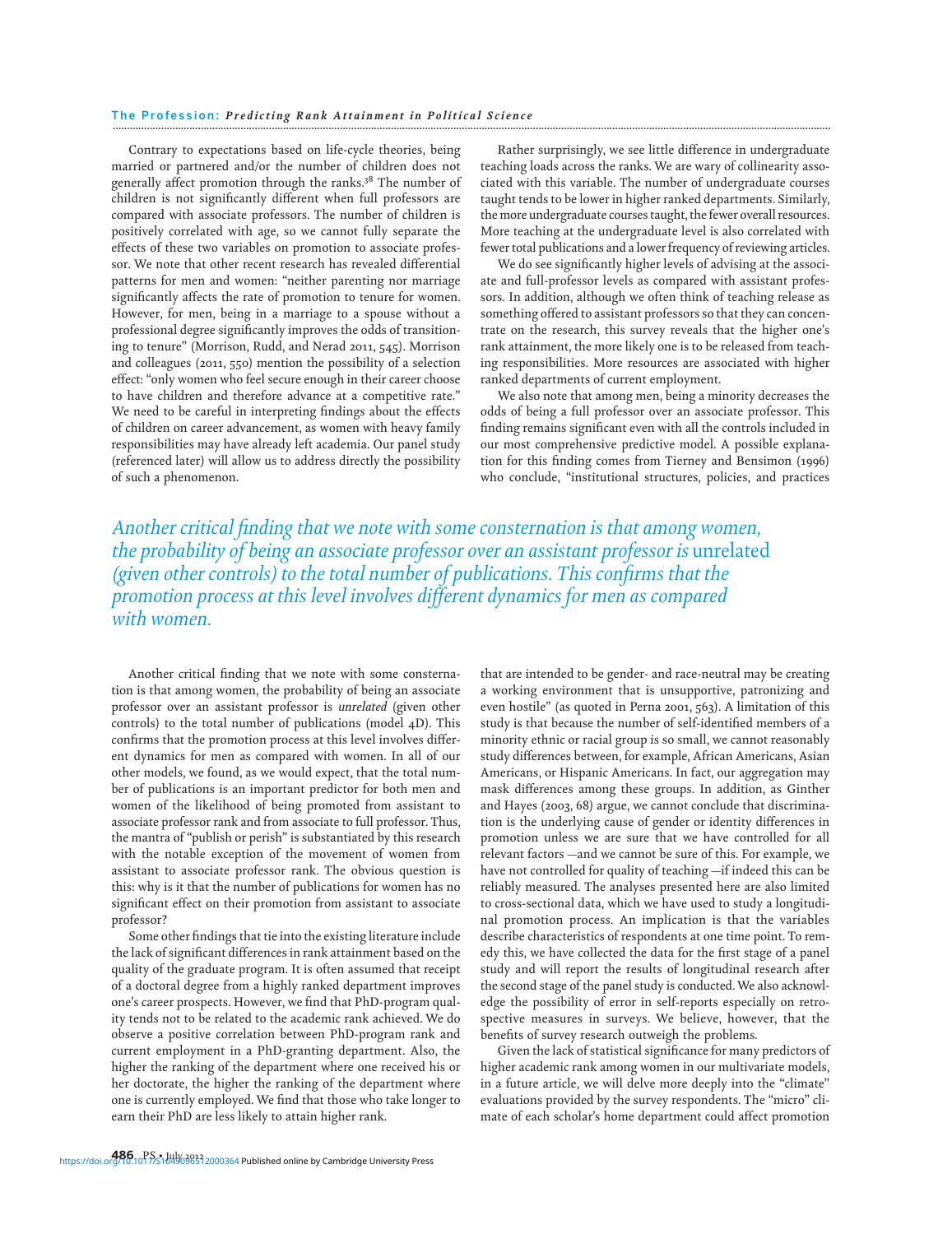decisions. "Climate" is a factor when women perceive or experience a climate different from the climate experienced by men. One argument "suggests that if affirmative action for women is applied in the admission process to PhD programs and/or at the hiring stage, but *not* at the tenure stage, then this factor might help explain why fewer women pass the tenure hurdle" (Ginther and Kahn 2004, 212). *If* white men resent what they perceive as special benefits given to women and minorities in the hiring process, a backlash may occur when these colleagues are called on to vote in tenure decisions.

Additional research is needed on several questions raised by this report. If gender or race does factor into the promotion process, then development programs are still needed to overcome barriers to career advancement within the political science profession. We conclude with our two most perplexing questions: Why are women less likely than men to be associate as compared

- 11. Actually, it is immobility (staying in the same position for several years) that has been linked to promotion (Farber 1977, 203; Ginther and Hayes 2003, 50).
- 12. Using 2004 figures, 53% of female faculty and 47% of male faculty are single (without dependent children), 59% of female faculty and 41% of male faculty are single with dependent children, 41% of female faculty and 59% of male faculty are married without dependent children, and 37% of female faculty and 64% of male faculty are married with dependent children. *Source:* US Department of Education, National Center for Education Statistics, 2004 National Study of Postsecondary Faculty (NSOPF:04).
- 13. Results for the same analyses reported herein for all respondents (including those not in a tenure track position) are available from the authors.
- 14. Two percent were instructors, lecturers, postdocs or fellows; and we lack infor-mation on rank for 6.7% of respondents. The full professor group includes a few emeriti professors.
- 15. Our measure of total productivity simply adds the number of publications in each category (e.g., books, articles, chapters). Books are not weighted more heavily than articles.
- 16. For a similar use of logistic regression models for the study of faculty promotion, see Fang et al. (2000), Ward (2001), and Perna (2001 and 2005).

# *Why are women less likely than men to be associate as compared to assistant professors? Why is it that the number of publications for women appears to have no effect on their likelihood of being an associate professor over an assistant professor?*

**.............................................................................................................................................................................................................................................................**

to assistant professors?Why is it that the number of publications for women appears to have no effect on their likelihood of being an associate professor over an assistant professor? Future research will seek answers to these important questions.

### ACKNOWLEDGMENT

The survey on which the analyses reported herein are based was funded by the American Political Science Association. We are indebted to APSA executive director Michael Brintnall for his support, to APSA director of member services and development Sean Twombly for his assistance, and to APSA director of institutional programs Jennifer Segal Diascro for her comments. An earlier version of this paper was presented at the American Political Science Association Annual Meeting, Seattle, September  $2011.$ 

#### NOTES

- 1. Different disciplines have distinct normative and procedural practices in the promotion and tenure process (Braxton and Hargens 1996) and the average time to promotion varies by discipline (Ornstein et al. 2007, 9).
- 2. Table 214, National Center for Education Statistics (http://nces.ed.gov/ programs/digest/d10/tables/dt10\_214.asp?referrer-report)
- 3. Table 256.
- 4. Table 235 (http://nces.ed.gov/programs/digest/d10/tables/ dt10\_235.asp?referrer-report).
- 5. Table 256.
- 6. Table 286 (http://nces.ed.gov/programs/digest/d10/tables/dt10\_286.asp).
- 7. See http://www.nsf.gov/statistics/srvydoctorates/. Among US citizens and permanent citizens, 26% of political science doctorate recipients were of a non-white race or ethnicity (http://www.nsf.gov/statistics/nsf11306/appendix/ excel/tab22.xls).
- 8. Based on the Survey of Doctorate Recipients (SDR), "in 2001, political science had a lower percentage female who are tenured (23 percent) than social science disciplines excluding political science (29 percent) and sociology and anthropology (35 percent)" (Ginther 2004, 4).
- 9. See U.S. Doctorates in the 20th Century.
- 10. Note that these studies generally include controls for productivity, demographics, and employer characteristics.
- 17. The odds-ratio represents the change in the odds of holding the higher rank relative to the lower rank associated with a one-unit change in a particular independent variable. An odds-ratio greater than one represents an increase in the likelihood of being at the higher rank, while an odds-ratio less than one represents a decrease in the likelihood.
- 18. For multiple imputation work, we used Amelia II version 1.5-2 developed by Honaker, King, and Blackwell (2011). We used the stand alone program of AmeliaView in the Windows environment, downloadable from the developers' website at http://gking.harvard.edu/amelia/. We did not impute any miss-ing values in our dependent variable (i.e., academic promotion); we only imputed the set of explanatory variables. Our data set contains several ordinal and nominal variables and the Amelia II allows users to classify those variables as having noncontinuous distributions according to their characteristics. In addition, we took a (natural) logarithm transformation to any heavily skewed variables or variables with outliers to normalize its distribution. Also, if any variable needed to be bounded by realistically possible numbers (e.g., year of getting PhD degree), we assigned bounds (maximum and minimum values) to those variables using their observed summary statistics. Finally, after AmeliaView produced 5 multiply imputed data sets in a STATA format (.dta), we used Clarify (Tomz, Wittenberg, and King 2003) for data analysis to combine the results.
- 19. The results for the same analysis based on the smaller number of cases (respondents with missing values excluded) are available from the authors.
- 20. We also fitted the reported models herein using alternative estimation strategies such as ordered logistic regression and multinomial logistic regression (using associate faculty as a reference category), although we eventually chose to report the results from the binary logistic models. These two alternative methods yielded very similar estimation results across different prediction models to the binary logistic models. We chose to adopt the binary over the ordered logistic models because the former model is more suitable for evaluating which specific sets of variables are significant predictors for a different rank-ladder (i.e., assistant to associate vs. associate to full promotion). Also, we prefer the binary model to the multinomial one since we wanted to avoid reporting negative signs in regression outcomes for positive predictors to the promotion equation (associate to full professor) as we use the associate group as a reference category in the multinomial logistic regressions.
- 21. We could also have controlled for the year at which the doctoral degree was granted (as this more directly accounts for years of experience), but age and year of degree are highly correlated and we have fewer missing responses on the age variable.
- 22. Our ranking of PhD programs has five categories: graduates of one of the top 25 departments (Tier I), compared with graduates from one of the departments ranked in the top 26–50 (Tier II), compared with Tier III, Tier IV, and unranked departments using the Schmidt and Chingos ranking (2007).
- 23. We asked respondents to report their typical teaching load each year (during the past five years). We include in the analysis the number of undergraduate courses only, as graduate courses are only taught by those in PhD or MA granting departments.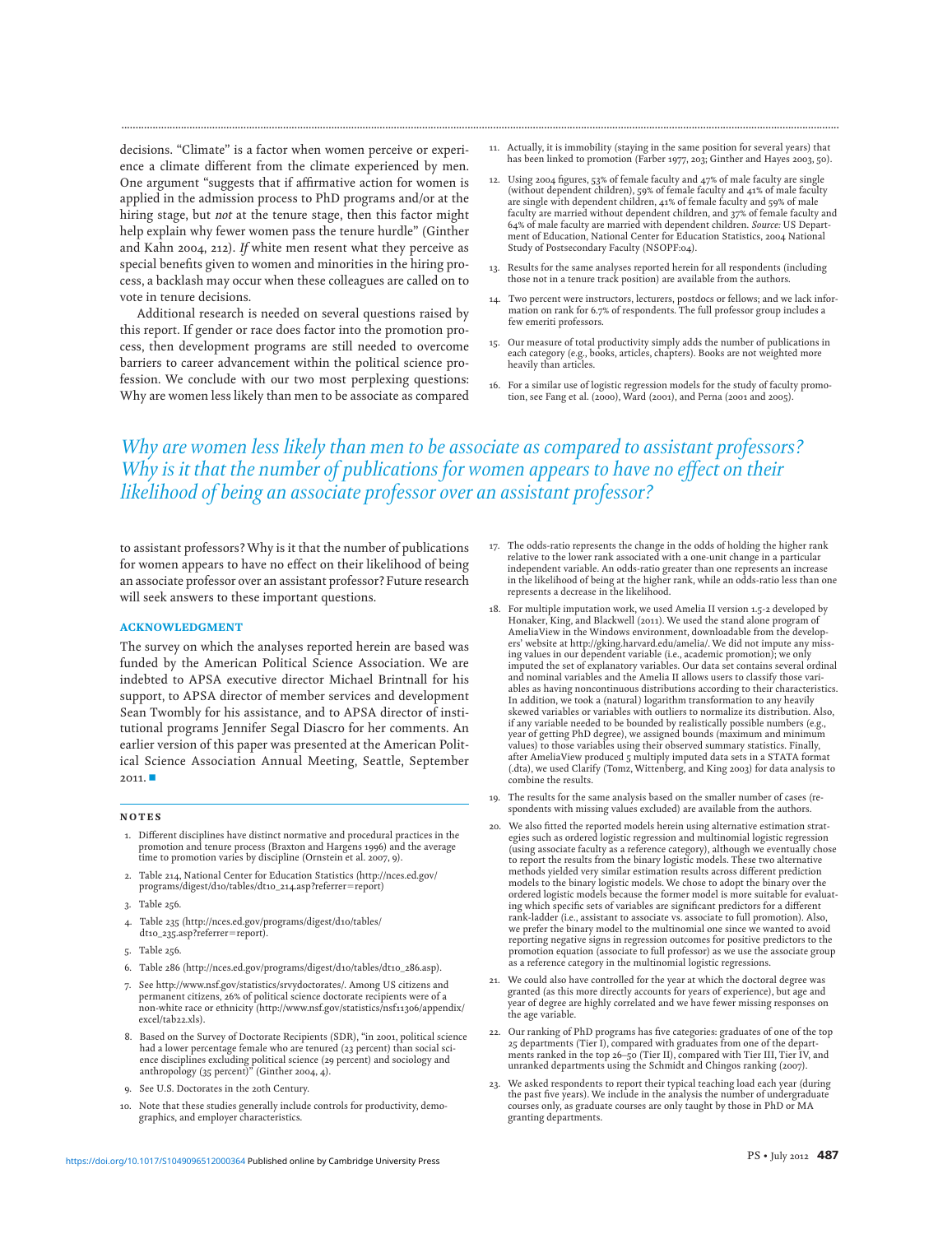- 24. Bivariately, more resources are correlated with being an associate rather than an assistant professor (table 1A).
- 25. Looking at bivariate relationships (see table 1A), associates compared to assistants have reviewed more books and have served on more editorial boards. These factors do not emerge as significant in Model 2C in part because they are correlated with current department rank and with total productivity.
- 26. Bivariately, the ranking of one's graduate program does affect promotion from associate to full-professor rank (table 1A).
- 27. Bivariately, being at the full-professor rank is more likely in PhD programs (for women only). We note that current department rank and PhD program are highly correlated.
- 28. Bivariately, reviewing more books (for men and women) and more articles (for women only) are also associated with being a full professor (table 1A).
- 29. Bivariately, having more children is related to higher rank (assistant compared with associate) for both men and women. With the control for age, however, this factor is not significant. Among women only, associate professors are more likely than assistant professor to be married or partnered.
- 30. Bivariately, the amount of resources is higher for associate than assistant professors, and among women, assistant professors are more likely than associate professors to be employed in a PhD-granting department.
- 31. When the professional variables are added (models 4C and 4D), the coefficient for chairing committees is no longer significant for women, although it remains significant for men. Thus, there is a gender difference in the relationship between chairing committees and rank.
- 32. Ginther and Hayes (1999; 2003) similarly found significantly different estimates when their models were estimated separately for men and women.
- 33. Bivariately, the frequency of reviewing books is different for both men and women when associate professors are compared with assistant professors. We remind the reader that these are highly correlated with total publications.
- 34. When female associate professors are compared with female assistant professors bivariately, associates do have significantly more publications than assistants.
- 35. The total number of publications is not statistically significant at any level in the females-only model that accounts for their rank promotion from assistant to associate professor; while the publications variable is consistently a strong and significant predictor of academic rank across the other estimation models. Some might question whether this nonsignificance of the publication record variable in model 4D is an artifact of a relatively small number of observations created by splitting the sample, but, in fact, the same variable is statistically significant (at  $p <$  0.1) in the other split model (female faculty promotion from associate to full ), although the former sample (assistant to associate, 264) has more cases than the latter (associate to full, 228).
- 36. Bivariately for women, reviewing articles and serving on editorial boards are also more frequent among full professors as compared with associate professors. Bivariately, female full professors are also more likely than female associate professors to be employed in a PhD-granting department and also more likely to be employed in a higher ranked department. Female full professors teach fewer classes than female associate professors. Female full professors are also less likely to be married than female associate professors. Bivariately, for males, full professors are less likely than associate professors to specialize in IR. Also among males only, coming from a more highly ranked PhD pro-gram is bivariately related to being a full professor.
- This "similarity" could include similarity in the type of research conducted. Earlier in their careers, women may be exploring somewhat different research questions; those who are tenured may have been socialized into a maleoriented research paradigm, or have already selected into this prior to tenure.
- 38. The exception is among men only, being married increases the odds of being a full professor compared to an associate professor.

#### REFERENCES

- Acker, S., and C. Armenti. 2004. "Sleepless in Academe." *Gender and Education* 16  $(1): 3-24.$
- Allen, M., and T. Castleman. 2001. "Fighting the Pipeline Fallacy." In *Gender and the Restructured University: Changing Management and Culture in Higher Education*, ed. A. Brooks & A. Mackinnon, 151–65. Buckingham, England: The Society for Research into Higher Education and Open University Press.
- Becker, G. S. 1985. "Human Capital, Effort, and the Sexual Division of Labor" *Journal of Labor Economics* 3: S33–S58.
- Becker, G. S. 1993. *Human Capital*. Chicago: University of Chicago Press.
- Bird, Sharon R., and Laura A. Rhoton. 2011. "Women Professionals' Gender Strategies." In *Handbook of Gender, Work and Organization*, ed. E. L. Jeans, D. Knights, & P.Y. Martin, 245–62. United Kingdom: John Wiley.
- Bonilla-Silva, E. 1997. "Rethinking Racism: Toward a Structural Interpretation." *American Sociological Review* 62: 465–80.
- Braxton, John M., and Lowell L. Hargens. 1996. "Variation among Academic Disciplines: Analytical Frameworks and Research." In *Higher Education: Handbook of Theory and Research*, ed. John. C. Smart, Volume XI, 1–46.
- Cole, J. R. 1979. *Fair Science: Women in the Scientific Community*. New York: Free Press.
- Cotter, D.A., J. M. Hermsen, S. Ovadia, and R. Vanneman. 2001. "The Glass Ceiling Effect." *Social Forces* 80 (2): 655–81.
- Dey, E. L. 1994. "Dimensions of Faculty Stress: A Recent Survey." *Review of Higher Education* 17: 305–22.
- DiTomaso, Nancy, Corinne Post, D. Randall Smith, George F. Farris, and Rene Cordero. 2007. "Effects of Structural Position on Allocation and Evaluation Decisions for Scientists and Engineers in Industrial R&D." *Administrative Science Quarterly* 52 (2): 175–207.
- Doering, Richard. 1972. "Publish or Perish: Book Productivity and Academic Rank at Twenty-Six Elite Universities." *The American Sociologist* 7 (9): 11–13.
- England, P., G. Farkas, B. S. Kilbourne, and T. Dou. 1988. "Explaining Occupational Sex Segregation and Wages: Findings from a Model with Fixed Effects." *American Sociological Review* 53: 544–58.
- Eveline, Joan. 2004. *Ivory Basement Leadership: Power and Invisibility in the Changing University*. Crawley, WA: University of Western Australia Press.
- Fang, D., E. Moy, L. Colburn, and J. Hurley. 2000. "Racial and Ethnic Disparities in Faculty Promotion in Academic Medicine." *The Journal of the American Medical Association* 284 (9): 1085–92.
- Farber, Stephen. 1977. "The Earnings and Promotion of Women Faculty: Comment." *The American Economic Review* 67 (2): 199–206.
- Feagin, Joe R., and Clairece B. Feagin. 1986. *Discrimination American Style: Institutional Racism and Sexism*. Malabar, FL: R. E. Krieger.
- Ginther, Donna K. 2004. "Gender Differences in Salary and Promotion in Political Science." Paper prepared for presentation at the American Political Science Association Annual Meeting in Chicago.
- Ginther, Donna K., and Kathy J. Hayes. 1999. "Gender Differences in Salary and Promotion in the Humanities." *The American Economic Review* 89 (2): 397–402.
- Association Annual Meeting in Chicago.<br>
Ginther, Donna K., and Kathy J. Hayes. 1999. "Gender Differences in Salary and<br>
Promotion in the Humanities." The American Economic Review 89 (2): 397–402<br>
2003. Gender Differences i manities 1977–95. *Journal of Human Resources* 38 (1): 34–73.
- Ginther, Donna K., and Shulamit Kahn. 2004. "Women in Economics: Moving Up or Falling Off the Academic Career Ladder?" *The Journal of Economic Perspectives* 18 (3): 193–214.
- Heilman, Madeline E. 2001. "Description and Prescription: How Gender Stereotypes Prevent Women's Ascent Up the Organizational Ladder." *Journal of Social Issues* 57 (4): 657–74.
- Hesli, Vicki, and Barbara Burrell. 1995. "Faculty Rank among Political Scientists and Reports on the Academic Environment: The Differential Impact of Gender on Observed Patterns." *PS: Political Science and Politics* 28 (2): 101–11.
- Hesli, Vicki, Evelyn C. Fink, and Diane Duffy. 2003. "The Role of Faculty in Creating Student Experience: Survey Results from the Midwest Region, Part II." *PS: Political Science and Politics* 36 (4): 801–04.
- Hesli, Vicki, and Jae Mook Lee. 2011. "Faculty Research Productivity: Why Do Some of Our Colleagues Publish More Than Others?" *PS: Political Science and Politics* 44 (2): 393–408.
- Honaker, J., Gary King, and M. Blackwell. 2011. Amelia II: A Program for Missing Data. http://r.iq.harvard.edu/docs/amelia/amelia.pdf. Accessed on July 18, 2011.
- Jackson, Jerlando F. L., and Elizabeth M. O'Callaghan. 2009. "What Do We Know about Glass Ceiling Effects? A Taxonomy and Critical Review to Inform Higher Education Research." *Research in Higher Education* 50: 460–82.
- Jacobs, J. A. 2004. "The Faculty Time Divide." *Sociological Forum* 19 (1): 3–27.
- Jacobs, J. A., and S.E. Winslow. 2004a. "The Academic Life Course, Time Pressures, and Gender Inequality." *Community Work and Family* 7 (2): 143–61.
- Jacobs, J. A. 2004. "The Faculty Time Divide." *Sociological Forum* 19 (1): 3–27.<br>Jacobs, J. A., and S.E. Winslow. 2004a. "The Academic Life Course, Time Pressures, and Gender Inequality." *Community Work and Family* 7 (2) *American Academy of Political and Social Science* 596: 104–29.
- Johnson, G. E., and F. P. Stafford. 1974. "The Earnings and Promotion of Women Faculty." *American Economic Review* 64 (6): 888–903.
- Kahn, Shulamit. 1993. "Gender Differences in Academic Career Paths of Economists." *American Economic Review* 83 (2): 52–56.
- \_. 1995. "Women in the Economics Profession." *Journal of Economic Perspectives* 9 (4): 193–205.
- Katz, David A. 1973. "Faculty Salaries, Promotions, and Productivity at a Large University." *The American Economic Review* 63 (3): 469–77.
- Krefting, Linda A. 2003. "Intertwined Discourses of Merit and Gender: Evidence from Academic Employment in the USA." *Gender, Work & Organization* 10 (2): 260–78.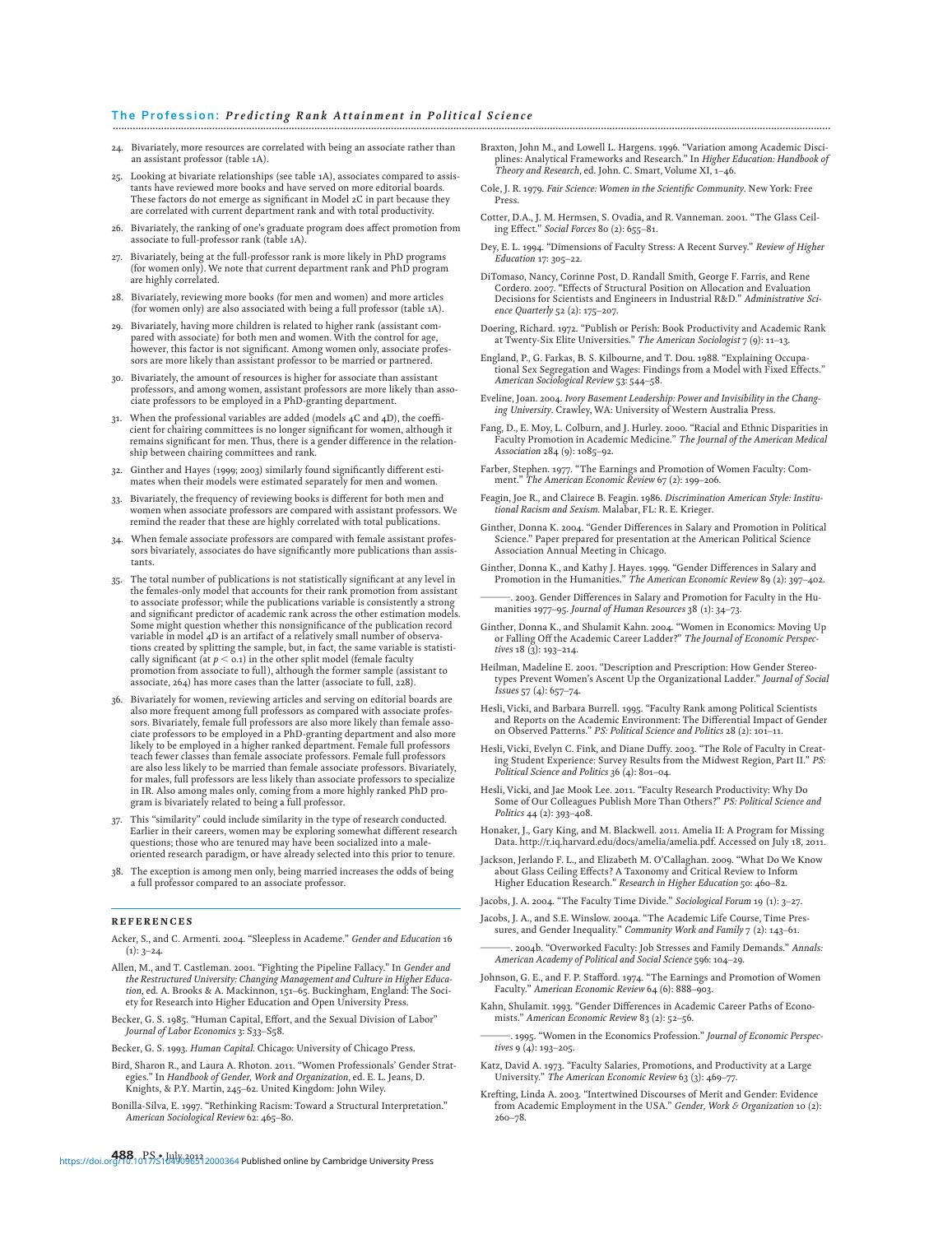- Kulis, S., and D. Sicotte. 2002. "Women Scientists in Academia: Geographically Constrained to Big Cities, College Clusters, or the Coasts?" *Research in Higher Education* 43 (1): 1–30.
- Lee, Sharon M. 2002. "Do Asian American Faculty Face a Glass Ceiling in Higher Education?" *American Educational Research Journal* 39 (3): 695–724.
- Lewis, L.S. 1998. *Scaling the Ivory Tower: Merit and Its Limits in Academic Careers*, 2nd ed. New Brunswich, NJ: Transaction Publishers.
- Lewis, Lionel S. 1967. "Publish or Perish: Some Comments on a Hyperbole." *Journal of Higher Education* 38 (2): 85–89.
- Lin, N. 2001. *Social Capital: A Theory of Social Structure and Action*. New York: Cambridge University Press.
- Long, J. S. 2001. *From Scarcity to Visibility: Gender Differences in the Careers of Doctoral Scientists and Engineers*. Washington, DC: National Academy Press.
- Long, J. Scott, Paul D. Allison, and Robert McGinnis. 1993. "Rank Advancement in Academic Careers: Sex Differences and the Effects of Productivity." *American Sociological Review* 58: 703–22.
- Long, J. S., and M. F. Fox. 1995. "Scientific Careers: Universalism and Particular-ism." *Annual Review of Sociology* 21: 45–71.
- Mason, M. A., and M. Goulden. 2002. "Do Babies Matter: The Effect of Family Formation on the Lifelong Careers of Academic Men and Women." *Academe* 88  $(6): 21 - 28$ Mason, M. A., and M. Goulden. 2002. "Do Babies Matter: The Effect of Family<br>Formation on the Lifelong Careers of Academic Men and Women." *Academe*<br>(6): 21–28.<br>2004. "Marriage and Baby Blues: Redefining Gender Equity in th
- 
- McBride Stetson, Dorothy, Diane Wall, Diane Blair, Mary Ellen Guy, Erika Fairchild, David Canon, Cheryl Brown, and Committee on the Status of Women, Southern Political Science Association. 1990. "The Status of Women in PhD Department." *PS: Political Science and Politics* 23 (1): 82–86.
- McDowell, John M., Larry D. Singell, Jr., and Mark Stater. 2006. "Two to Tango: Gender Differences in the Decisions to Publish and CoAuthor." *Economic Inquiry* 44 (1): 153–168.
- McDowell, John M., Larry D. Singell, Jr., and James P. Ziliak. 1999a. "Cracks in the Glass Ceiling: Gender and Promotion in the Economics Profession." *American Economic Review* 89 (2): 392–96. McDowell, John M., Larry D. Singell, Jr., and James P. Ziliak. 1999a. "Cracks in t<br>Glass Ceiling: Gender and Promotion in the Economics Profession." *America*<br>*Economic Review* 89 (2): 392–96.<br>**America**<br>*Industrial and L*
- *and Labor Relations Review* 54 (2): 224–44.
- McDowell, John M., and Janet Kiholm Smith. 1992. "The Effect of Gender Sorting on the Propensity to Coauthor." *Economic Inquiry* 30: 68–82.
- Merton, Robert. [1942] 1973. "The Normative Structure of Science." In *The Sociol-ogy of Science*, 267–78. Chicago: University of Chicago Press.
- Milem, J. F., J. Sherlin, and L. Irwin. 2001. "The Importance of Collegial Networks to College and University Faculty." In *Working Equal: Academic Couples as Collaborators*, ed. E. G. Creamer, 146–66. New York: Routledge Falmer.
- Mincer, J., and S. Polachek. 1974. "Family Investments in Human Capital." *Journal of Political Economy* 82 (2): S76–S108.
- Morgan, L. A. 1998. "Glass Ceiling Effect or Cohort Affect? A Longitudinal Study of Gender Earnings Gaps for Engineers, 1982–1989." *American Sociological Review* 63 (4): 479–93.
- Morrison, Emory, Elizabeth Rudd, and Maresi Nerad. 2011. "Onto, Up, Off the Academic Faculty Ladder: The Gendered Effects of Family on Career Transitions for a Cohort of Social Science PhDs." *The Review of Higher Education* 34  $(4): 525 - 53.$
- National Science Foundation. 2011. "Survey of Earned Doctorates." The National Center for Science and Engineering Statistics (NCSES) (http://www.nsf.gov/ statistics/srvydoctorates/).
- National Science Foundation, Division of Science Resources Statistics. 2004. *Gender Differences in the Careers of Academic Scientists and Engineers*, NSF 04-323, Project Officer Alan I. Rapoport. Arlington, VA: National Science Foundation.
- O'Leary, V. E., and J. M. Mitchell. 1990. "Women Connecting with Women: Networks and Mentors." In *Storming the Tower: Women in the Academic World*, ed. S. Lie and V. E. O'Leary. London: Kogan Page.
- Ornstein, Michael, Penni Stewart, and Janice Drakich. 2007. "Promotion at Canadian Universities: The Intersection of Gender, Discipline, and Institution." *Canadian Journal of Higher Education* 37 (3): 1–25.
- Over, Ray. 1993. "Correlates of Career Advancement in Australian Universities." *Higher Education* 26: 313–29.

Perna, Laura W. 2001. "Sex and Race Differences in Faculty Tenure and Promotion." *Research in Higher Education* 42 (5): 541–67. Perna, Laura W. 2001. "Sex and Race Differences in Faculty Tenure and Promotion." *Research in Higher Education* 42 (5): 541–67.<br>2005. "Sex Differences in Faculty Tenure and Promotion: The Contribu-<br>tion of Family Ties."

**.............................................................................................................................................................................................................................................................**

- 
- Reskin, B. F. 2003. "Including Mechanisms in Our Models of Ascriptive Inequality." *American Sociological Review* 68: 1–21.
- Roos, Patricia A., and Mary L. Gatta. 2009. "Gender (In)equity in the Academy: Subtle Mechanisms and the Production of Inequality." *Research in Social Stratification and Mobility* 27 (3): 77–200.
- Rosenfeld, R. A., and J. A. Jones. 1987. "Patterns and Effects of Geographic Mobility for Academic Women and Men." *Journal of Higher Education* 58: 493–515.
- Rothgeb, John M., Jr., and Betsy Burger. 2009. "Tenure Standards in Political Sci-ence Departments: Results from a Survey of Department Chairs." *PS: Political Science & Politics* 42 (3): 513–19.
- Rowe, Mary P. 1990. "Barriers to Equality: The Power of Subtle Discrimination to Maintain Unequal Opportunity." *Employee Responsibilities and Rights Journal*  $3(2): 153-63.$
- Rudd, E., E. Morrison, R. Sadrozinski, M. Nerad, and J. Cerny. 2008. "Equality and Illusion: Gender and Tenure in Art History Careers." *Journal of Marriage and Family* 70: 228–238.
- Sax, Linda J., Linda Serra Hagedorn, Marisol Arredondo, and Frank A. Dicrisi III. 2002. "Faculty Research Productivity: Exploring the Role of Gender and Family-Related Factors," *Research in Higher Education* 43 (4): 423–45.
- Schmidt, B. M., and M. M. Chingos. 2007. "Ranking Doctoral Programs by Place-ment: A New Method." *PS: Political Science and Politics* 40 (3): 523–29.
- Stewart, Penni, Michael Ornstein, and Janice Drakich. 2009. "Gender and Promotion at Canadian Universities." *CRS/RCS* 46 (1): 59–85.
- Tajfel, H., and J. C. Turner. 1986. "The Social Identity Theory of Intergroup Behaviour." In *Psychology of Intergroup Elations*, eds. S. Worchel and W. G. Austin, 7–24. Chicago: Nelson-Hall.
- Tien, Flora F. 2007. "To What Degree Does the Promotion System Reward Faculty Research Productivity?" *British Journal of Sociology of Education* 28 (1): 105–123.
- Tierney, W. G., and E. M. Bensimon. 1996. *Promotion and Tenure: Community and Socialization in Academe*. Albany: State University of New York Press.
- Tomz, Michael, Jason Wittenberg, and Gary King. 2003. "CLARIFY: Software for Interpreting and Presenting Statistical Results." *Journal of Statistical Software* 8 (1): 1–19.
- Toutkoushian, R. 1999. "The Status of Academic Women in the 1990s. No Longer Outsiders, but Not Yet Equals." *Quarterly Review of Economics and Finance* 39: 679–98.
- Van Assendelft, Laura, Wendy Gunther-Canada, and Julie Dolan. 2001. "The Status of Women in Political Science Departments in the South: Results of the Millennium Survey." *PS: Political Science and Politics* 34 (2): 333–38.
- Ward, K., and L. Wolf-Wendel. 2004. "Academic Motherhood: Managing Complex Roles in Research Universities." *The Review of Higher Education* 27 (2): 233–57.
- Ward, Melanie E. 2001. "Gender and Promotion in the Academic Profession." *Scottish Journal of Political Economy* 48 (1): 283–302.
- Wenneras, C., and A. Wold. 1997. "Nepotism and Sexism in Peer-Review." *Nature* 387: 341–43.
- Wolfinger, N. H., M. A. Mason, and M. Goulden. 2008. "Problems in the Pipeline: Gender, Marriage, and Fertility in the Ivory Tower." *Journal of Higher Education* 79 (4): 389–405.
- Woodring, Paul. 1964. "Must College Teachers Publish or Perish?" *Saturday Review* 48 (June 20): 45–46.
- Yoder, J. D. 1985. "An Academic Woman as Token: A Case Study." *Journal of Social Issues* 41: 61–72.
- Zuckerman, H. 1987. "The Careers of Men and Women Scientists: A Review of Current Research." In *Women: Their Underrepresentation and Career Differentials in Science and Engineering*, ed. L. S. Dix. Washington, DC: National Academy of Sciences.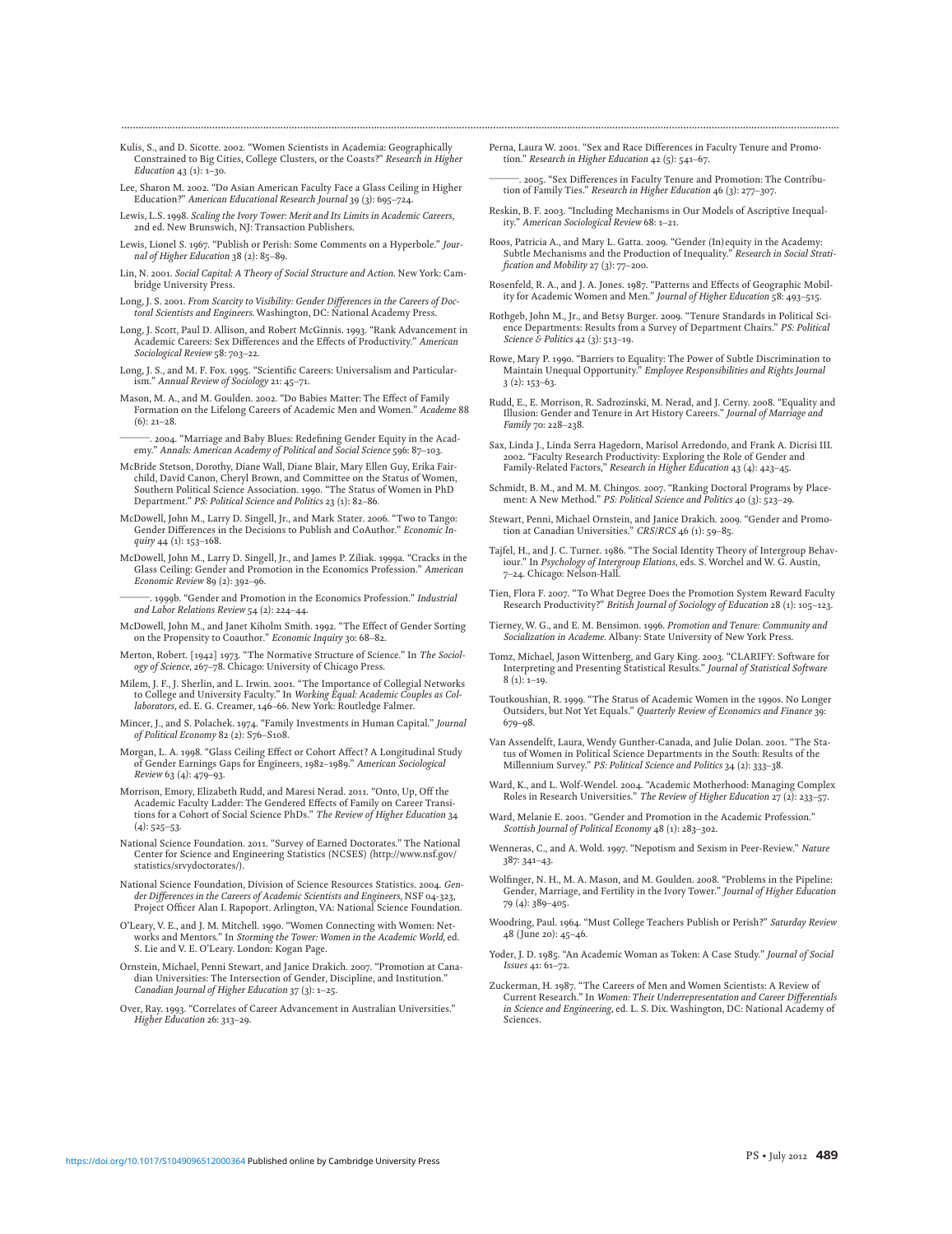# **APPENDIX A: Survey Methodology**

### **QUESTIONNAIRE DESIGN**

In 2005, the APSA Committee on the Status of Women in the Profession (CSWP) proposed to the president of APSA that the association conduct research associated with the recommendations that emerged from the March 2004 Workshop on Women's Advancement in Political Science organized by Michael Brintnall and Linda Lopez (American Political Science Association), Susan Clarke (University of Colorado, Boulder), and Leonie Huddy (Stony Brook University). After the research proposal was approved, the CSWP used questionnaires that had been used in research published by Hesli and Burrell (1995), Hesli, Fink, and Duffy (2003) and Hesli, DeLaat, Youde, Mendez, and Lee (2006) to develop a new survey instrument.Additional questions were added from questionnaires developed by the National Research Council and the University of Michigan's fall 2001 Survey of Academic Climate and Activities, which was created for an NSFADVANCE project. The following reports were also used to help generate questions.

Blau, F. 2002. Report of the Committee on the Status of Women in the Economics Profession. American Economic Review 92: 516–20.

Commission on Professionals in Science and Technology (CPST). 2000. Professional Women & Minorities: A Total Human Resource Data Compendium, 13th edition. Washington, DC: CPST.

Creamer, Elizabeth. 1998. Assessing Faculty Publication Productivity: Issues of Equity. ASHE-ERIC Higher Education Report 26 (2). Washington, DC: The George Washington University.

Fox, Mary Frank. 1995. "Women and Scientific Careers." In Handbook of Science and Technology Studies, eds. S. Jasanoff, J. Markle, J. Petersen, and T. Pinch, 205–223. Newbury Park, CA: Sage.

Fox, Mary Frank. 1998. "Women in Science and Engineering: Theory, Practice, and Policy in Programs." Signs: Journal of Women in Culture and Society 24 (Autumn): 201–23.

Sarkee, Meredith Reid, and Nancy E. McGlen. 1992. Confronting Barriers: The Status of Women in Political Science. Journal of Women, Politics & Policy 12 (4): 43–86.

A draft of the questionnaire was circulated to the members of the APSA status committees. The questionnaire was revised and expanded to address the concerns of the members of the status committees. The instrument was pilot tested by distributing it to all political science faculty members at one research university and at one private four-year college. The feedback from the pilot test was used to make further revisions in the questionnaire.

### **SAMPLE SELECTION**

We used as our target population the names contained within the APSA "faculty" file. We used this file of 11,559 names to create a sample population file of size 5,179 names. The original "faculty" file was stratified by department size. To ensure the adequate representation of faculty members from medium and small size schools we over-sampled from these. Names were selected randomly from the "faculty" file for the "sample" file.

#### **SURVEY PROCEDURE**

Using e-mail addresses, all persons in the sample file were sent a letter of invitation to participate in the study from the executive director and the president of the APSA. Incorrect e-mail addresses (addresses that bounced back) were replaced with random selections from the "faculty" file. These persons were also mailed an invitation letter. The cleaned "survey" file was sent to the Survey Research Center at the Pennsylvania State University (SRC).

Individuals in the sample were sent an e-mail from SRC inviting them to participate in the survey. This invitation included a link to the web-based survey containing a unique identifier for each potential participant. Only one completed survey was allowed for each identifier. The initial invitation was e-mailed to respondents on August 27, 2009. Follow-up reminders were sent to nonresponders on September 10, 2009, September 24, 2009, October 8, 2009, and October 29, 2009. From among the 5,179 original addresses, 1,399 completed the survey (252 invalid addresses, 105 refusals, and 3,423 nonrespondents).

Among the total set of respondents, 68% are men and 32% are women. According APSA data, the percent of women in the population from which we drew the sample (all political science faculty members in the United States) was 28% (in 2009). Table A1 shows the percent of survey respondents at each rank alongside of the percent of faculty members in each rank throughout the United States according to APSA data for 2009. With regard to respondents' gender, among assistant professors, 45% were women; among associates, 28% were women; and among full professors, 24% were women. The corresponding numbers for the population as a whole are in the table A1.

### *Table A1*

### **Survey Respondents and the Population**

|             | PERCENT OF TOTAL                                 |                                           | <b>PERCENT WITHIN RANK WHO ARE FEMALE</b>        |                                           |  |
|-------------|--------------------------------------------------|-------------------------------------------|--------------------------------------------------|-------------------------------------------|--|
| <b>RANK</b> | <b>Survey Respondents</b><br>(tenure track only) | <b>The Population</b><br>(2009 APSA data) | <b>Survey Respondents</b><br>(tenure track only) | <b>The Population</b><br>(2009 APSA data) |  |
| Assistant   | 28                                               | 28                                        | 45                                               | 39                                        |  |
| Associate   | 26                                               | 26                                        | 28                                               | 30                                        |  |
| <b>Full</b> | 37                                               | 35                                        | 24                                               | 19                                        |  |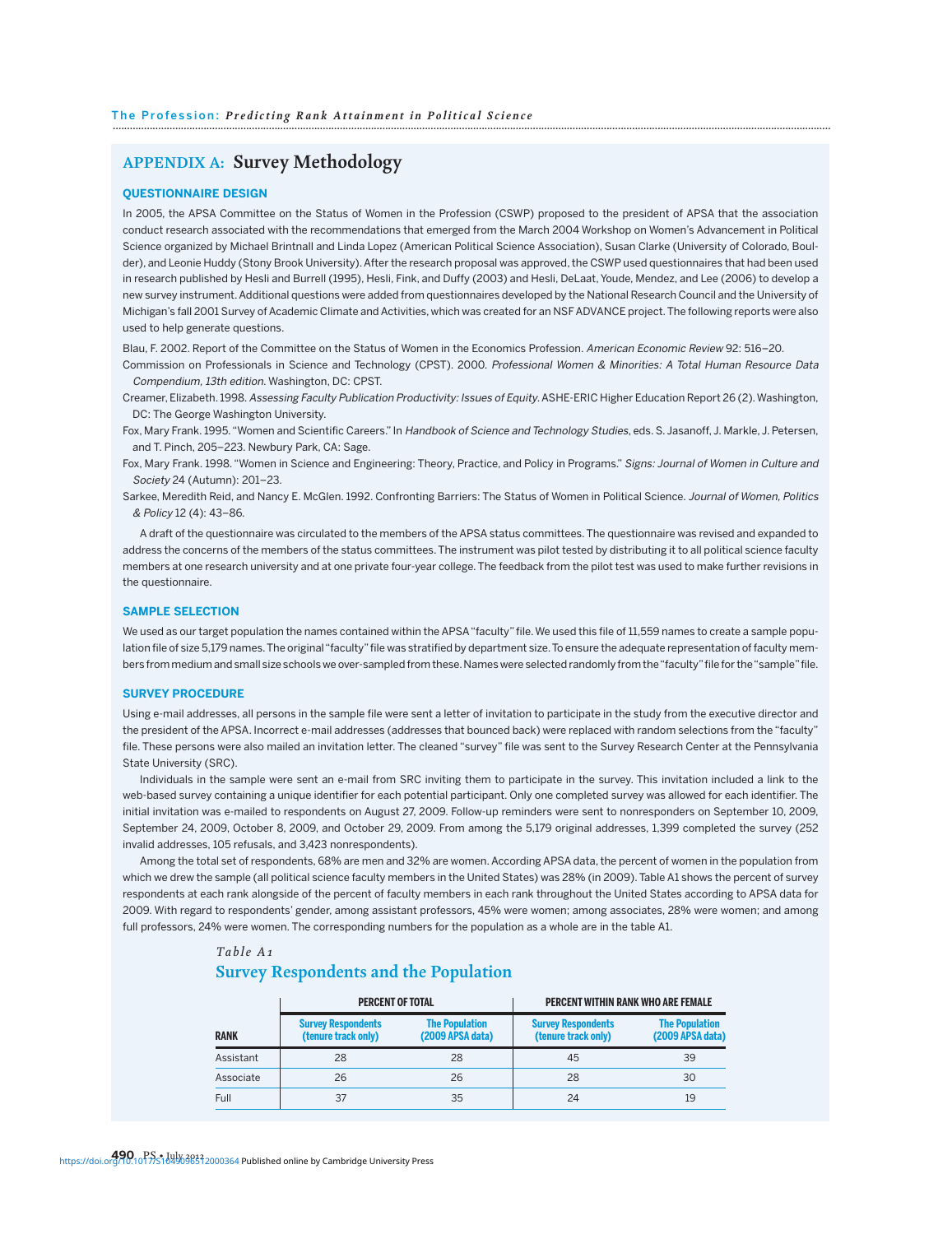# **APPENDIX B: Variables Included**

Dependent Variable: Faculty Rank: "Title of your primary current appointment"

We created an ordinal variable using the following coding: 1 (instructors, lecturers, postdocs, and fellows), 2 (assistant professors), 3 (associate professors) and 4 (full professors, emeritus, and administrative positions).

**.............................................................................................................................................................................................................................................................**

### Independent Variables:

Female: "What is your gender? a. Male, b. Female, c. Transgender" The dummy variable equals 1 if the response is b.

Minority: "Do you identify yourself as a member of an ethnic and racial minority group? a. Yes, b. No, c. Don't know" The dummy variable equals 1 if the response is a.

Married: "What is your personal status? a. Never married, b. Married (first time), c. Married (second or third time), d. Member of an unmarried opposite or same-sex partnership, e. Separated/divorced, f. Widowed" The dummy variable equals 1 if the response is b, c, or d.

Number of Children: "Do you or a spouse/partner of yours have any children? a. Yes (If yes, how many?), b. No" An interaction variable between a dummy for having children (response a.) and the number of children specified.

Number of years to complete PhD: Two questions: "In what year did you begin work on your PhD?' and "In what year did you obtain your degree?" The reported variable is the year of getting PhD degree minus the year of beginning the degree program.

PhD Program Rank: Question: "From which university did you obtain your degree?" The program is ranked based on Schmidt and Chingos (2007); Top 25 (1), Top 26–50 (2), Top 51–75 (3), Top 76–86 (4), and Unranked (5). Foreign degrees and degrees from majors other than political science were set as missing. Then the score is reversed so that higher numbers represent higher ranked programs.

Teaching Load: "During the past five years, what is your typical teaching load each year? (If in your current position for less than five years, base this on the period since your appointment.)

\_\_\_\_\_\_\_\_Number of undergraduate courses"

Number of Committees Chaired: "In a typical year during the past five years, how many committees do you chair?"

Amount of Student Advising: "For how many of each of the following types of individuals do you currently serve as official advisor? \_\_ Undergraduates, MA students, PhD students, postdocs"

The variable was generated by following steps. First, dummy variables were created to represent higher than average advising for each student group. For example, the respondent would receive a "1" on undergraduate advising if their reported number of undergraduate students advised was higher than the overall mean for that question. The same coding rule was applied to other student groups such as MA students, doctoral students and postdocs. Next we counted the overall number of 1's from those four dummies.

Count of Overall Resources: "Have you received any of the following resources as a result of your own negotiations, the terms of an award, or as part of an offer by the university, since your initial contract at your current position? If so, please check all that apply."

|                     | <b>ASKED/BARGAINED FOR BY ME</b> | <b>PART OF AN EXTERNAL AWARD</b> | <b>OFFERED BY UNIVERSITY</b> |
|---------------------|----------------------------------|----------------------------------|------------------------------|
| Course release time |                                  |                                  |                              |
| Research assistant  |                                  |                                  |                              |
| Discretionary funds |                                  |                                  |                              |
| Travel funds        |                                  |                                  |                              |
| Summer salary       |                                  |                                  |                              |

Using the count command, we added up the total number of checks for all rows and all columns.

PhD. Program: "Type of department where you are employed: a. PhD granting program, b. MA granting program, c. Department within a 4-year college, d. Department within a 2-year college, e. Other academic unit (specify)" The dummy variable equals 1 if the response is a.

MA Program: Same question as above, with the dummy variable equals to 1 if the response is b.

Private Institution: "Is this a public or a private institution? a. Public, b. Private" The dummy variable equals to 1 if the response is b.

Subfield Dummies: "Which of the following best describes your current primary field of teaching and research? a. American, b. Comparative, c. International Relations, d. Theory, e. Methods, f. Other ( please specify)"

American subfield equals 1 if the response is a.

Comparative Subfield equals 1 if the response is b.

IR Subfield equals 1 if the response is c.

Theory Subfield equals 1 if the response is d.

More than 7 years in current position: "Have you been in your current position more than 7 years?"

(continued)